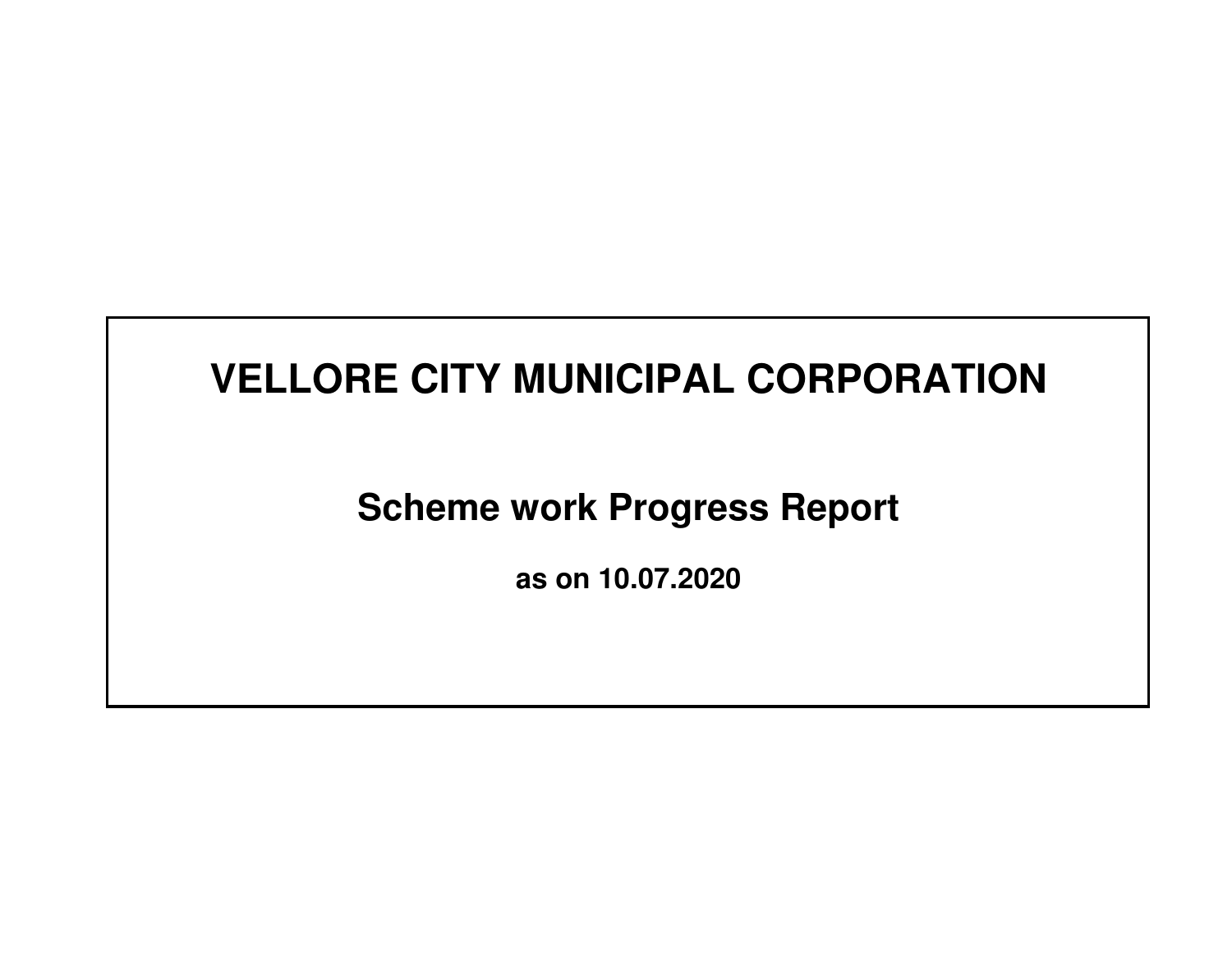# **Vellore City Municipal Corporation Abstract**

| SI.<br>No.     | Name of the Scheme                                  | No. of<br><b>Works</b> | <b>Estimate</b><br>Amount | No. of<br><b>Works</b><br>Taken up (in Lakhs) Completed | No. of<br><b>Works</b><br>progress | <b>Expenditure</b><br>(in Lakhs) | <b>Remarks</b>                                                                               |
|----------------|-----------------------------------------------------|------------------------|---------------------------|---------------------------------------------------------|------------------------------------|----------------------------------|----------------------------------------------------------------------------------------------|
|                | $\mathbf{2}$                                        | 3                      | 4                         | 5                                                       | 6                                  | $\overline{\phantom{a}}$         | 8                                                                                            |
|                | O&MGFF-2014-15<br><b>Zonal Office Building</b>      |                        | 200.00                    |                                                         |                                    | 30.00                            | ICourt Case                                                                                  |
| $\mathbf{2}$   | IGFF 2016-17 - Sanitary worker Quarters             |                        | 250.00                    |                                                         | $\overline{\phantom{a}}$           | 243.00                           | Fineshing work is progress                                                                   |
| 3              | <b>14th Finance Commission</b><br>Road work 42 Nos. | 42                     | 1000.00                   |                                                         |                                    | 623.00                           | Total Work 42, 24 Works Completed<br>Balance 18 works - Stopped due to<br><b>UGSS Scheme</b> |
| 4              | SBM-201-19 - Jet Roding Machine                     |                        | 49.00                     |                                                         | $\overline{\phantom{a}}$           | 14.95                            | Completed                                                                                    |
| 5              | <b>NUHM-2016-17 - PHC</b>                           |                        | 120.00                    |                                                         |                                    | 48.00                            | Outer Plastering work in progress                                                            |
| 6              | TNPCB - Amma Eco Pavilion Park - 2016-17            | $\overline{2}$         | 50.00                     |                                                         |                                    | $\blacksquare$                   | Work not started                                                                             |
| $\overline{7}$ | <b>AMRUT Water Supply</b>                           |                        | 234.93                    |                                                         |                                    | 148.704                          | June 2020 Completed                                                                          |
| 8              | AMRUT Development of Green Space and<br>Parks 17-18 | 4                      | 243.00                    |                                                         |                                    | 243.00                           | Completed                                                                                    |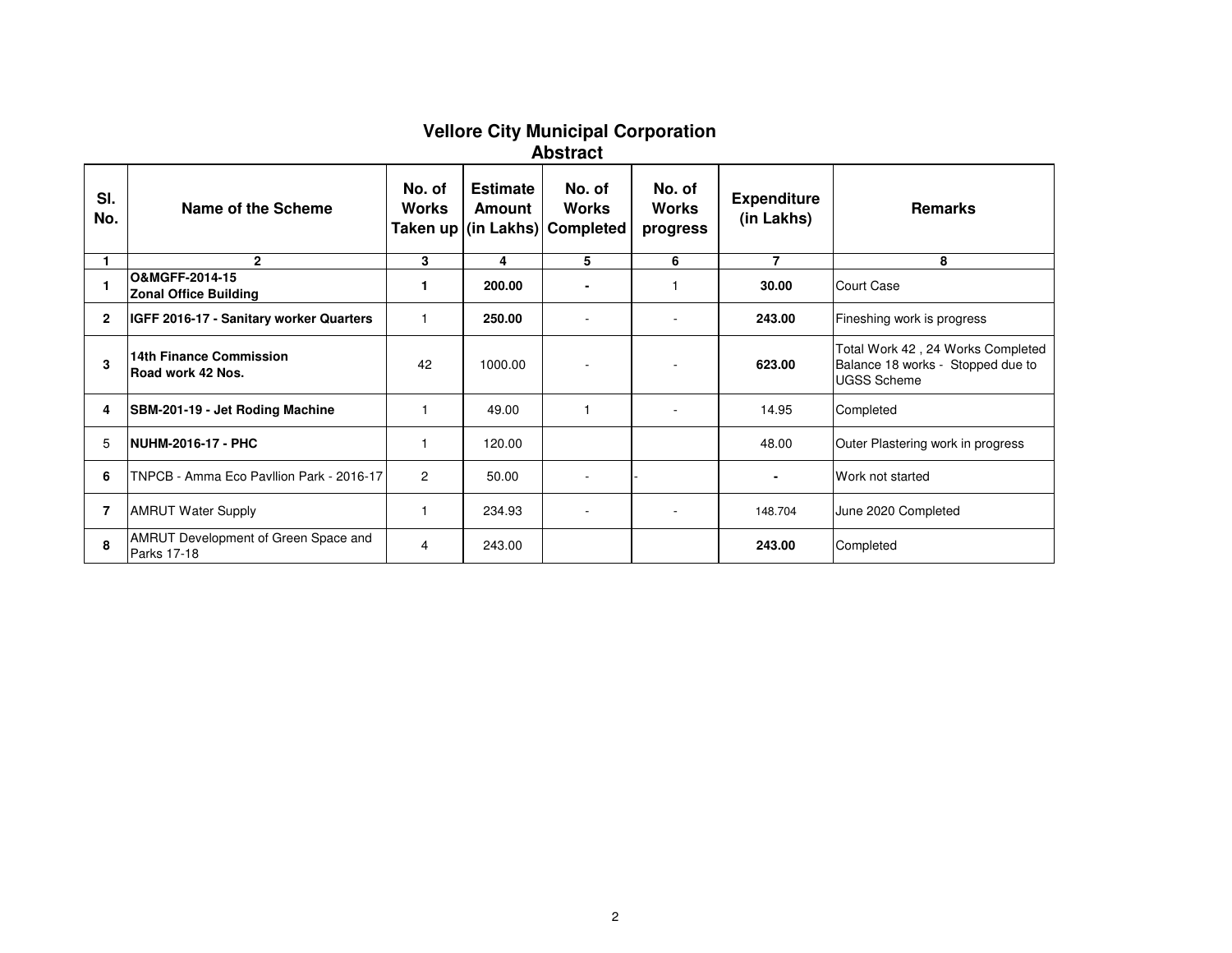#### **O & M Gap Filling Fund 2014-15 & Infra Gap Filling Fund - 2014-15**

|            |                                                                                                   |                           |                           |                                       |                   |                       |               |                               |                 |                          |                                           |                        | <b>Rs. In Lakhs</b>              |                                                                       |
|------------|---------------------------------------------------------------------------------------------------|---------------------------|---------------------------|---------------------------------------|-------------------|-----------------------|---------------|-------------------------------|-----------------|--------------------------|-------------------------------------------|------------------------|----------------------------------|-----------------------------------------------------------------------|
|            |                                                                                                   | A.S.                      | Grand                     |                                       |                   |                       | Work          |                               |                 | <b>Physical Progress</b> |                                           | <b>Financial</b>       |                                  |                                                                       |
| SI.<br>No. | Name of Work<br>(PACKAGE)                                                                         | Amount<br>Rs. In<br>lakhs | Amount<br>Rs. In<br>Lakhs | A.S.No&<br>Date                       | T.S.No&<br>Date   | <b>Tender</b><br>date | order<br>date | No. of<br>works<br>taken up l | <b>Complete</b> |                          | To be<br><b>I Progress commenc!</b><br>ed | <b>Expendit</b><br>ure | <b>Balance</b><br>to be<br>spent | Remarks                                                               |
|            |                                                                                                   |                           |                           |                                       |                   |                       | 8             | 9                             | 10              | 11                       | 12                                        | 13                     | 14                               | 15                                                                    |
|            | O&MGFF-2014-15                                                                                    |                           |                           |                                       |                   |                       |               |                               |                 |                          |                                           |                        |                                  |                                                                       |
|            | New<br>IConstruction<br>of<br>Office Bulding Zone-II at<br>Sathuvachari in Vellore<br>Corporation | 200.00                    | 180.00                    | 26110/P1/<br>$2014 - 1$ &<br>07.01.15 | 18.12.15 02.02.16 |                       | 16.02.16      |                               |                 |                          |                                           | 41.46                  |                                  | 1st Floor Roof<br>Completed.<br>Work yeld up<br>due to Court<br>Case. |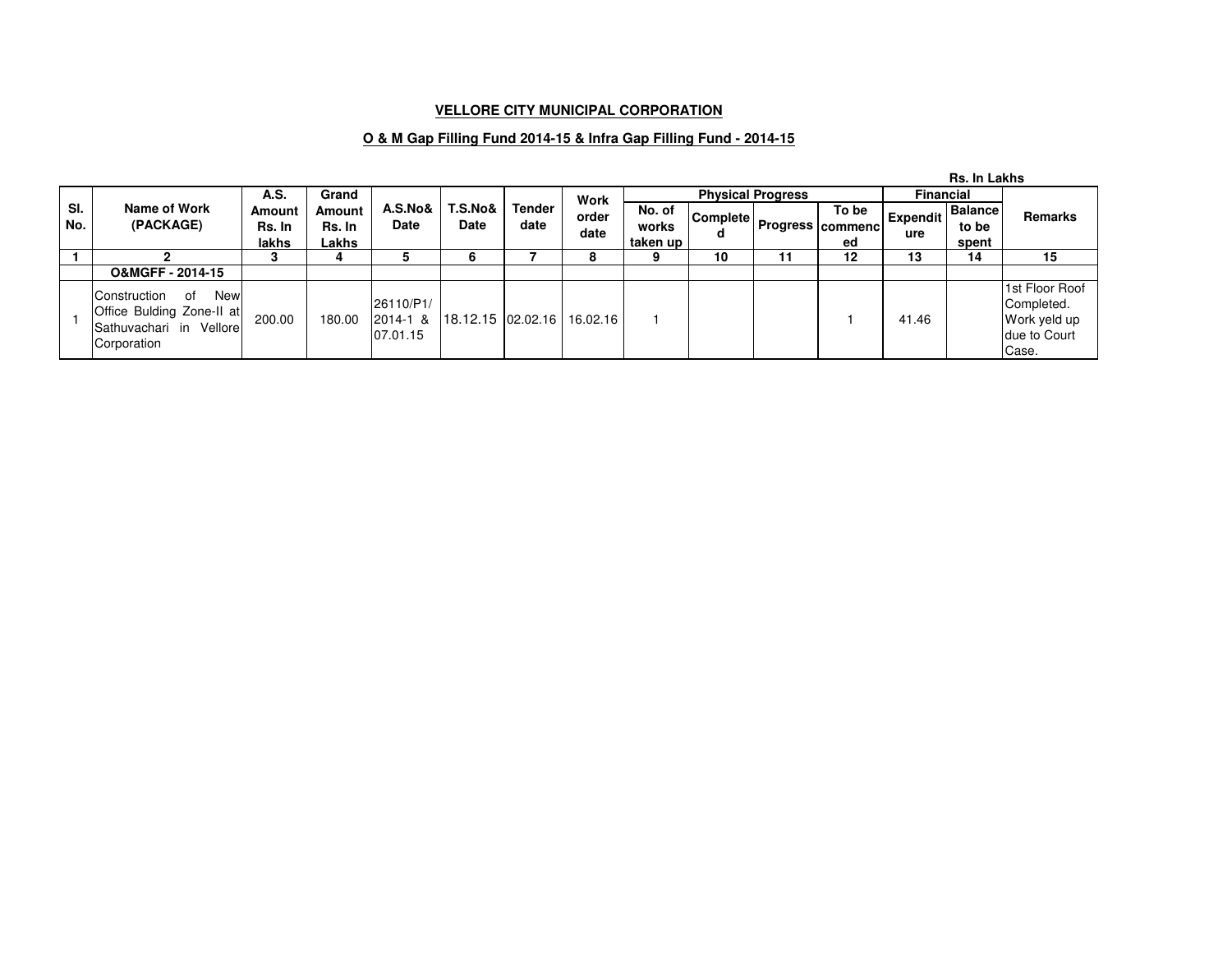#### **O & M Gap Filling Fund 2016-17 & Infra Gap Filling Fund - 2016-17**

**Common committee for IGFF & O&MGFF 2016-17 on 17.08.16**

|            |                                                                     |                           |                           |                                                                  |                                                                |                                                                                                        |               |                             |                          |                      |                          |                        | Rs. In Lakhs                                        |                |
|------------|---------------------------------------------------------------------|---------------------------|---------------------------|------------------------------------------------------------------|----------------------------------------------------------------|--------------------------------------------------------------------------------------------------------|---------------|-----------------------------|--------------------------|----------------------|--------------------------|------------------------|-----------------------------------------------------|----------------|
|            |                                                                     | A.S.                      | Grand                     |                                                                  |                                                                |                                                                                                        | Work          |                             | <b>Physical Progress</b> |                      |                          |                        | <b>Financial</b>                                    |                |
| SI.<br>No. | Name of Work<br>(PACKAGE)                                           | Amount<br>Rs. In<br>lakhs | Amount<br>Rs. In<br>Lakhs | A.S.No&<br>Date                                                  | T.S.No&<br>Date                                                | <b>Tender</b><br>date                                                                                  | order<br>date | No. of<br>works<br>taken up | eted                     | Compl   Progre<br>SS | To be<br>commenc<br>ed   | <b>Expendit</b><br>ure | <b>Balance to be</b><br>spent                       | <b>Remarks</b> |
|            | C                                                                   | 3                         | 4                         | 5                                                                | 6                                                              |                                                                                                        | 8             |                             | 10                       | 11                   | 12                       | 13                     | 14                                                  | 15             |
|            | IGFF 2016-17 -<br><b>Demand</b><br>Announcement -2016-              |                           |                           |                                                                  |                                                                |                                                                                                        |               |                             |                          |                      |                          |                        |                                                     |                |
|            | Construction of Sanitary<br>Quaters<br>atl<br>worker<br>Kanigapuram | 250.00                    | 200.00                    | CMA Prco.,<br>Roc.No.1242 1041/2016/<br>5/2017/P2<br>Dt.31.05.17 | CMA<br>Prco.,<br>Roc.No.<br>DO <sub>1</sub><br>Dt.12.01.1<br>8 | $\begin{array}{ c c c c }\n\hline\n 22.02.18 & 3.8.2018 \\ \hline\n17.04.18 & & \\\hline\n\end{array}$ |               |                             |                          |                      | $\overline{\phantom{a}}$ | 243.00                 | White wash and<br>Electrical work is<br>in progress |                |
|            | Total                                                               | 250.00                    | 200.00                    |                                                                  |                                                                |                                                                                                        |               |                             |                          |                      |                          | 243.00                 |                                                     |                |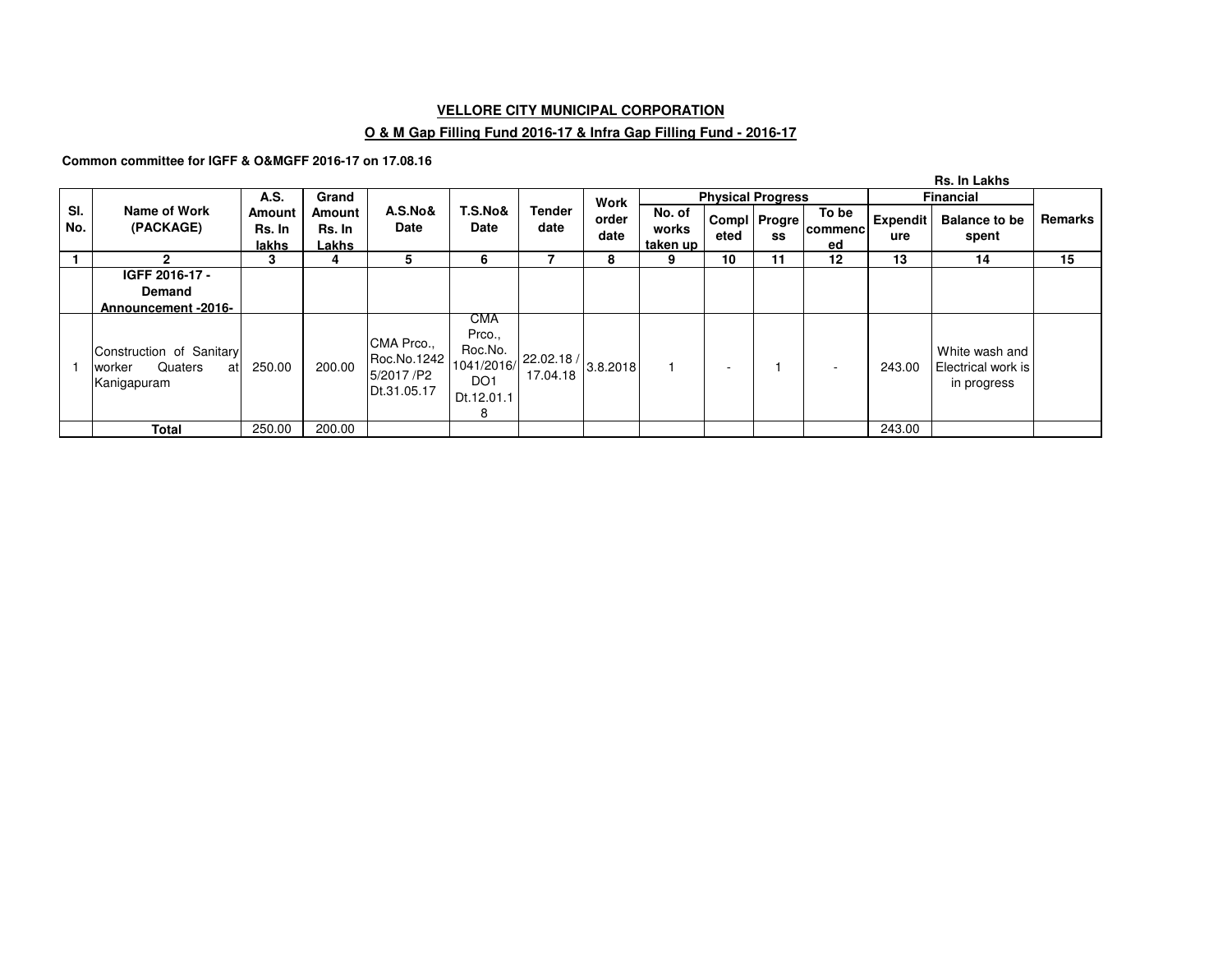## **VELLORE CITY MUNICIPAL CORPORATON14th Finance Commission 2017-18 - (42 Nos)**

**CMA, Chennai Roc.No.14989/P1/2016-1, Dt.06.02.2017**

| SI.<br>No.     | Name of the work                                                                                                                                                                               | <b>Estimate cost</b><br>(in lakhs)<br>Rs. | <b>T.S.</b><br>Roc.No.<br><b>Date</b> | Date of<br><b>Tender</b> | Date of<br><b>Work</b><br>order | <b>Expenditure Rupees</b><br>in Lakhs<br>Rs. | Present stage of<br>work / UCCR /<br>Vr.No. | <b>Probable date</b><br>of comple<br>tion |
|----------------|------------------------------------------------------------------------------------------------------------------------------------------------------------------------------------------------|-------------------------------------------|---------------------------------------|--------------------------|---------------------------------|----------------------------------------------|---------------------------------------------|-------------------------------------------|
| $\blacksquare$ | $\mathbf{2}$                                                                                                                                                                                   | 3                                         | 4                                     | 5                        | 6                               | $\overline{7}$                               | 8                                           | 9                                         |
|                | Providing CC Drain and BT Surface at<br>Kaspa R. N. Palayam and Abdul Kalam<br>Street in Ward No.53 , Zone - IV in<br><b>Vellore Corporation</b>                                               | 25.00                                     | 3074/<br>07.12.2017                   | 28.12.2017               | 31.05.2018                      |                                              | Work is in progress                         |                                           |
|                | Providing BT Surface at Vasanthapuram<br>Indira Nagar Near Railway Gate in Ward<br>No.58, Zone - IV in Vellore Corporation                                                                     | 20.00                                     | 3074/<br>07.12.2017                   | 28.12.2017               | 31.05.2018                      | 20.00                                        | Completed                                   |                                           |
|                | Providing BT Surface to Sarathi Mansion<br>3 BackSide Nathaji Market Area Ward<br>Nos.29 in Zone-II Vellore Corporation                                                                        | 25.00                                     | 3074/<br>07.12.2017                   | 28.12.2017               | 31.05.2018                      | 25.00                                        | Completed                                   |                                           |
| 4              | Providing BT Surface to Kagithapattrai<br>Burial Ground Salai and Thenral Nagar<br>Extn. (Via) SWM Centre Salai Ward<br>Nos.16 in Zone-II Vellore Corporation                                  | 25.00                                     | 3074/<br>07.12.2017                   | 28.12.2017               | 31.05.2018                      | 25.00                                        | Completed                                   |                                           |
| 5.             | Providing CC Drain and BT Surface at<br>Bharathiyar Street, Kalanikattu Street,<br>Meenammal Vadakku Street and Madha<br>Koil Street in Ward No.60, Zone - IV in<br><b>Vellore Corporation</b> | 25.00                                     | 3074/<br>07.12.2017                   | 28.12.2017               | 31.05.2018                      |                                              | Work is in progress                         |                                           |
|                | Providing CC Drain and BT Surface at<br>Kaspa Pillaiyar Koil street and From<br>6 Masalamani School to Vasanthapuram<br>Road in Ward No.55, Zone - IV in Vellore<br>Corporation                | 25.00                                     | 3074/<br>07.12.2017                   | 28.12.2017               | 31.05.2018                      | 10.00                                        | Drain Work<br>Completed                     |                                           |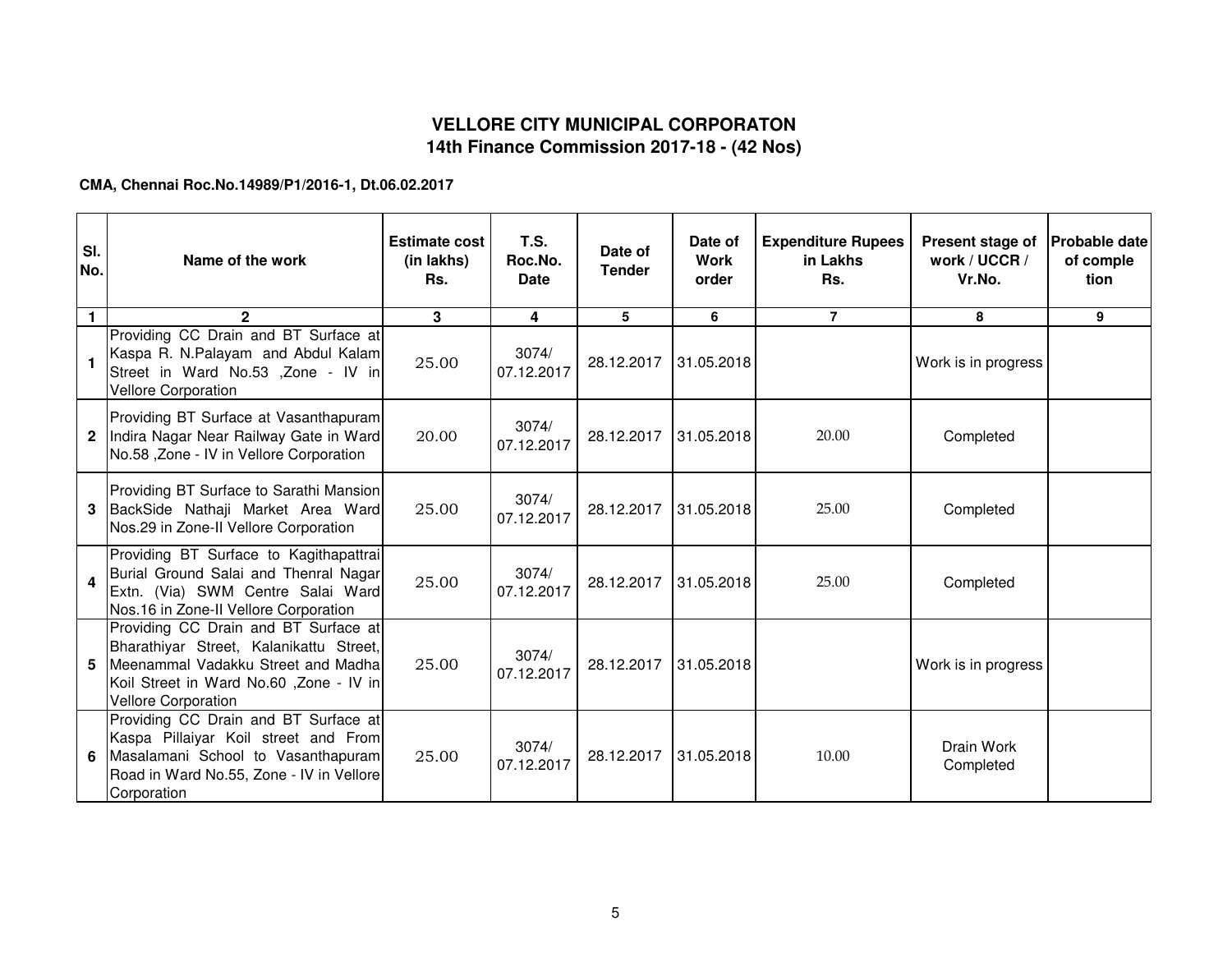| SI.<br>No.     | Name of the work                                                                                                                                         | <b>Estimate cost</b><br>(in lakhs)<br>Rs. | <b>T.S.</b><br>Roc.No.<br><b>Date</b> | Date of<br><b>Tender</b> | Date of<br><b>Work</b><br>order | <b>Expenditure Rupees</b><br>in Lakhs<br>Rs. | Present stage of<br>work / UCCR /<br>Vr.No. | <b>Probable date</b><br>of comple<br>tion |
|----------------|----------------------------------------------------------------------------------------------------------------------------------------------------------|-------------------------------------------|---------------------------------------|--------------------------|---------------------------------|----------------------------------------------|---------------------------------------------|-------------------------------------------|
| $\mathbf{1}$   | $\mathbf{2}$                                                                                                                                             | 3                                         | 4                                     | 5                        | 6                               | $\overline{7}$                               | 8                                           | 9                                         |
| $\overline{7}$ | BT Surface to Velapadi,<br>Providing<br>Kallanikattu Street to Annaikulathamman<br>Koill Street Ward Nos.32 in Zone-III<br><b>Vellore Corporation</b>    | 25.00                                     | 3074/<br>07.12.2017                   | 28.12.2017               | 31.05.2018                      | 25.00                                        | Completed                                   |                                           |
| 8              | Providing CC Drain and BT Surface at<br>Konavattam Ambedkar Statue to Pillaiyar<br>koil Street in Ward No.56, Zone - IV in<br><b>Vellore Corporation</b> | 25.00                                     | 3074/<br>07.12.2017                   | 28.12.2017               | 31.05.2018                      |                                              | Work is in progress                         |                                           |
| 9              | Providing CC Drain and BT Surface at<br>Chinna lineStreet backside to Railway<br>Colony in Ward No.54 , Zone - IV in<br><b>Vellore Corporation</b>       | 22.00                                     | 3074/<br>07.12.2017                   | 28.12.2017               | 31.05.2018                      |                                              | Drain Work<br>Completed                     |                                           |
|                | Providing CC Drain and BT Surface at<br>10 Ganapathi Nagar and J.J. Nagar in Ward<br>No.49, Zone - IV in Vellore Corporation                             | 25.00                                     | 3074/<br>07.12.2017                   | 28.12.2017               | 31.05.2018                      | 25.00                                        | Completed                                   |                                           |
|                | Providing CC Drain and BT Surface at<br>11   Ramset Nagar in Ward No.50, Zone - IV<br>in Vellore Corporation                                             | 25.00                                     | 3074/<br>07.12.2017                   | 28.12.2017               | 31.05.2018                      | 25.00                                        | Completed                                   |                                           |
| 12             | Providing BT Surface to Pulavar Nagar<br>Main Road and Rangapuram Main Road<br>Area Ward Nos.20 in Zone-II Vellore<br>Corporation                        | 25.00                                     | 3074/<br>07.12.2017                   | 28.12.2017               | 31.05.2018                      | 25.00                                        | Completed                                   |                                           |
| 13             | BT<br>Providing<br>Surface<br>tol<br>Alamelumangapuram<br>Azhagiri<br>Nagar<br>Area Ward No.21 in Zone-III Vellore<br>Corporation                        | 22.00                                     | 3074/<br>07.12.2017                   | 28.12.2017               | 31.05.2018                      | 25.00                                        | Completed                                   |                                           |
|                | Providing CC Drain and BT Surface at<br>14 Nathaji Nagar Extension in Ward No.49<br>,Zone - IV in Vellore Corporation                                    | 25.00                                     | 3074/<br>07.12.2017                   | 28.12.2017               | 31.05.2018                      | 25.00                                        | Completed                                   |                                           |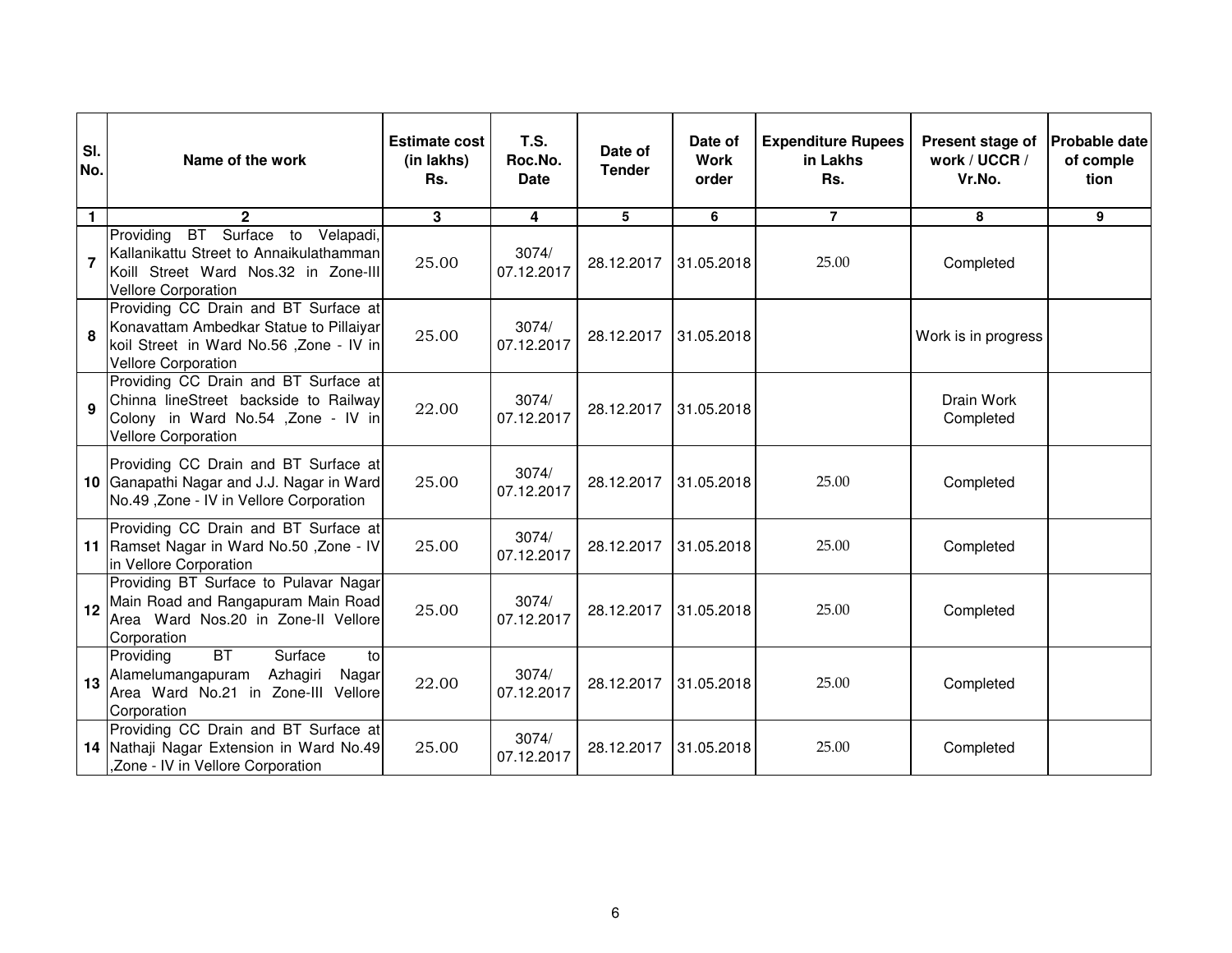| SI.<br>No. | Name of the work                                                                                                                   | <b>Estimate cost</b><br>(in lakhs)<br>Rs. | <b>T.S.</b><br>Roc.No.<br><b>Date</b> | Date of<br><b>Tender</b> | Date of<br><b>Work</b><br>order | <b>Expenditure Rupees</b><br>in Lakhs<br>Rs. | Present stage of<br>work / UCCR /<br>Vr.No.    | <b>Probable date</b><br>of comple<br>tion |
|------------|------------------------------------------------------------------------------------------------------------------------------------|-------------------------------------------|---------------------------------------|--------------------------|---------------------------------|----------------------------------------------|------------------------------------------------|-------------------------------------------|
| 1          | $\overline{2}$                                                                                                                     | 3                                         | 4                                     | 5                        | 6                               | $\overline{7}$                               | 8                                              | 9                                         |
|            | Providing BT Surface to Aruppumedu<br>15 Main Road in Ward No.10 Zone-I Vellore<br>Corporation                                     | 25.00                                     | 3074/<br>07.12.2017                   | 28.12.2017               | 31.05.2018                      | 25.00                                        | Completed                                      |                                           |
| 16         | Providing BT Surface to Esan Odai Ward<br>No.2 in Zone-I Vellore Corporation                                                       | 22.00                                     | 3074/<br>07.12.2017                   | 28.12.2017               | 31.05.2018                      | 22.00                                        | Completed                                      |                                           |
|            | Providing BT Surface amd SWD and<br>17 Culvert at Ward No-7 V.G. Rao Nagar<br>C` Sector in Zone-I                                  | 25.00                                     | 3074/<br>07.12.2017                   | 28.12.2017               | 31.05.2018                      | 25.00                                        | Completed                                      |                                           |
|            | Providing BT Surface to Rajalingam<br>18 Nagar and Vivekanandar Nagar in Ward<br>No:1 Zone-I Vellore Corporation                   | 25.00                                     | 3074/<br>07.12.2017                   | 28.12.2017               | 31.05.2018                      | 25.00                                        | Completed                                      |                                           |
|            | Providing BT Surface to Bharthidasan<br>19 Nagar and Kannadasan Nagar in Ward<br>No:10 Zone-I Vellore Corporation                  | 25.00                                     | 3074/<br>07.12.2017                   | 28.12.2017               | 31.05.2018                      | 25.00                                        | Completed                                      |                                           |
| 20         | Providing BT Surface toSengutai Burial<br>Ground Salai, P.C.K. Nagar and Bank<br>Colony Ward No.3 in Zone-I Vellore<br>Corporation | 25.00                                     | 3074/<br>07.12.2017                   | 28.12.2017               | 31.05.2018                      | 25.00                                        | Completed                                      |                                           |
|            | Providing BT Surface to Church Colony<br>21 and RMS Colony Ward No.11 in Zone-I<br><b>Vellore Corporation</b>                      | 25.00                                     | 3074/<br>07.12.2017                   | 28.12.2017               | 31.05.2018                      | 25.00                                        | Completed                                      |                                           |
|            | Providing BT Surface to Anna Nagar<br>22 Area in Ward No:1 Zone-I Vellore<br>Corporation                                           | 25.00                                     | 3074/<br>07.12.2017                   | 28.12.2017               | 31.05.2018                      |                                              | <b>Wetmix Completed</b><br>Work is in progress |                                           |
|            | Providing BT Surface<br>Teachers<br>to<br>23 Colony in Ward No:3 Zone-I Vellore<br>Corporation                                     | 23.00                                     | 3074/<br>07.12.2017                   | 28.12.2017               | 31.05.2018                      | 23.00                                        | Completed                                      |                                           |
| 24         | Providing BT Surface to Durai Nagar in<br>Ward No:7 Zone-I Vellore Corporation                                                     | 23.00                                     | 3074/<br>07.12.2017                   | 28.12.2017               | 31.05.2018                      | 23.00                                        | Completed                                      |                                           |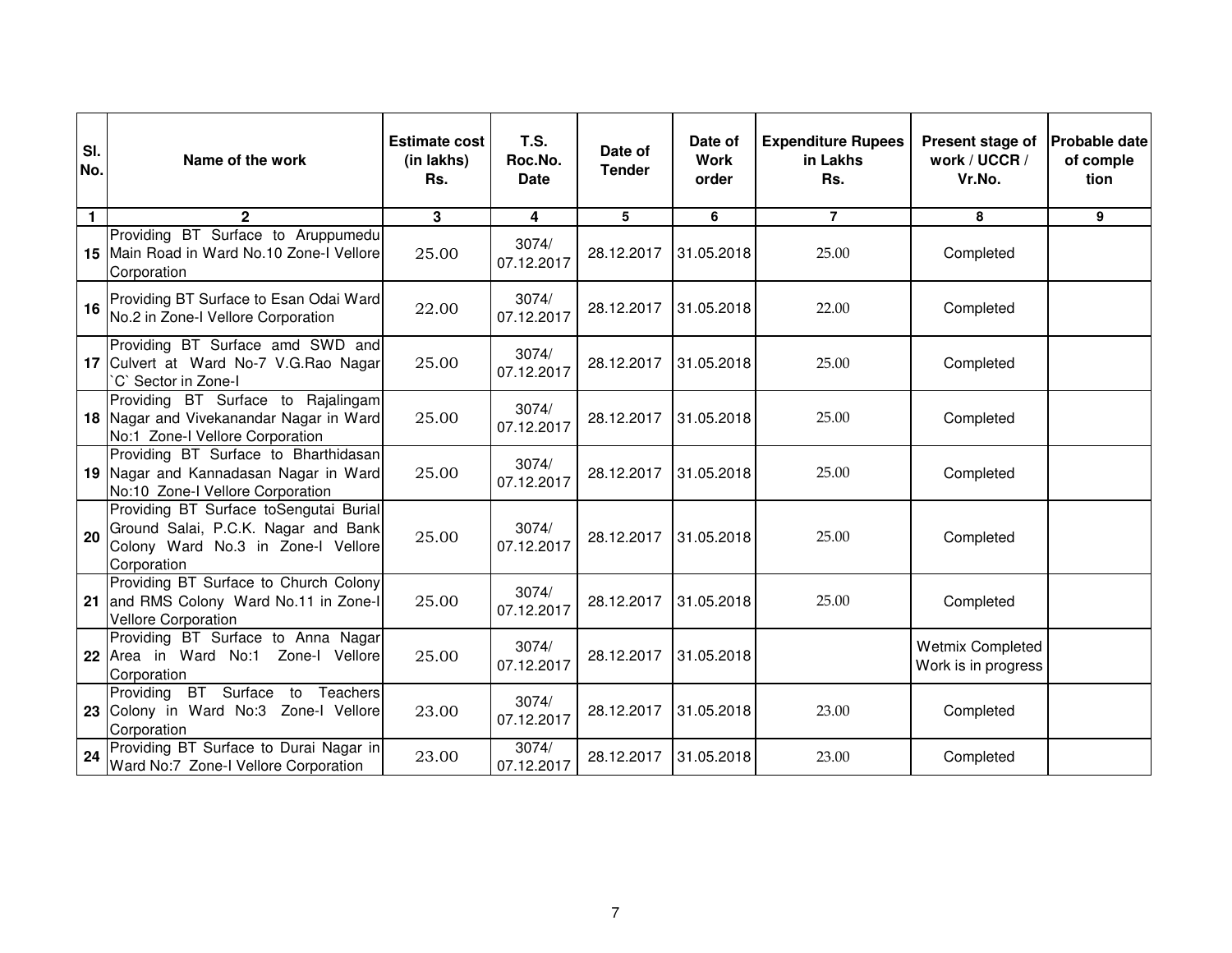| SI.<br>No.   | Name of the work                                                                                                                                                                                 | <b>Estimate cost</b><br>(in lakhs)<br>Rs. | <b>T.S.</b><br>Roc.No.<br><b>Date</b> | Date of<br><b>Tender</b> | Date of<br>Work<br>order | <b>Expenditure Rupees</b><br>in Lakhs<br>Rs. | Present stage of<br>work / UCCR /<br>Vr.No. | <b>Probable date</b><br>of comple<br>tion |
|--------------|--------------------------------------------------------------------------------------------------------------------------------------------------------------------------------------------------|-------------------------------------------|---------------------------------------|--------------------------|--------------------------|----------------------------------------------|---------------------------------------------|-------------------------------------------|
| $\mathbf{1}$ | $\mathbf{2}$                                                                                                                                                                                     | 3                                         | 4                                     | 5                        | 6                        | $\overline{7}$                               | 8                                           | 9                                         |
| 25           | Providing BT Surface to Mathi Nagar<br>Warehouse in Ward No:10<br>Zone-I<br><b>Vellore Corporation</b>                                                                                           | 25.00                                     | 3074/<br>07.12.2017                   | 28.12.2017               | 31.05.2018               | 25.00                                        | Completed                                   |                                           |
| 26           | Construction Strom Water Drain, Culvert<br>and BT Surface to Kulavimedu and<br>Virupachipuram Road at Ward No:44 Z-<br>III Vellore Corporation                                                   | 22.00                                     | 3074/<br>07.12.2017                   | 28.12.2017               | 31.05.2018               |                                              | <b>CWSS Pipe Line</b><br>Pending            |                                           |
|              | Providing BT Surface to Mullai Nagar<br>27 Main Road Ward Nos.45 in Zone-III<br><b>Vellore Corporation</b>                                                                                       | 23.00                                     | 3074/<br>07.12.2017                   | 28.12.2017               | 31.05.2018               |                                              | <b>CWSS Pipe Line</b><br>Pending            |                                           |
|              | Providing BT Surface to Palavansathu<br>28 Earikarai Road Ward Nos.42 in Zone-III<br><b>Vellore Corporation</b>                                                                                  | 25.00                                     | 3074/<br>07.12.2017                   | 28.12.2017               | 31.05.2018               | 25.00                                        | Completed                                   |                                           |
|              | Providing BT Surface to Palavansathu<br>29 Perumal Koil Manyam and Extn. Ward<br>Nos.42 in Zone-III Vellore Corporation                                                                          | 25.00                                     | 3074/<br>07.12.2017                   | 28.12.2017               | 31.05.2018               |                                              | <b>CWSS Pipe Line</b><br>Pending            |                                           |
| 30           | Construction Strom Water Drain, Culvert<br>and BT Surface to Virupachipuram<br>Gangaiamman Koill Street West and<br>Pilliyar koil street West at Ward No:43 Z-<br><b>III Vellore Corporation</b> | 25.00                                     | 3074/<br>07.12.2017                   | 28.12.2017               | 31.05.2018               |                                              | <b>CWSS Pipe Line</b><br>Pending            |                                           |
| 31           | Providing BT Surface to Gandhi Nagar<br>East Main Road, Sai Nagar and<br>Poonthotam Area at Ward No.43 in Zone-<br><b>III Vellore Corporation</b>                                                | 25.00                                     | 3074/<br>07.12.2017                   | 28.12.2017               | 31.05.2018               |                                              | <b>CWSS Pipe Line</b><br>Pending            |                                           |
|              | Construction Strom Water Drain, Culvert<br>32 and BT Surface to Kulavimedu 1st Street<br>at Ward No:44 Z-III Vellore Corporation                                                                 | 25.00                                     | 3074/<br>07.12.2017                   | 28.12.2017               | 31.05.2018               |                                              | <b>CWSS Pipe Line</b><br>Pending            |                                           |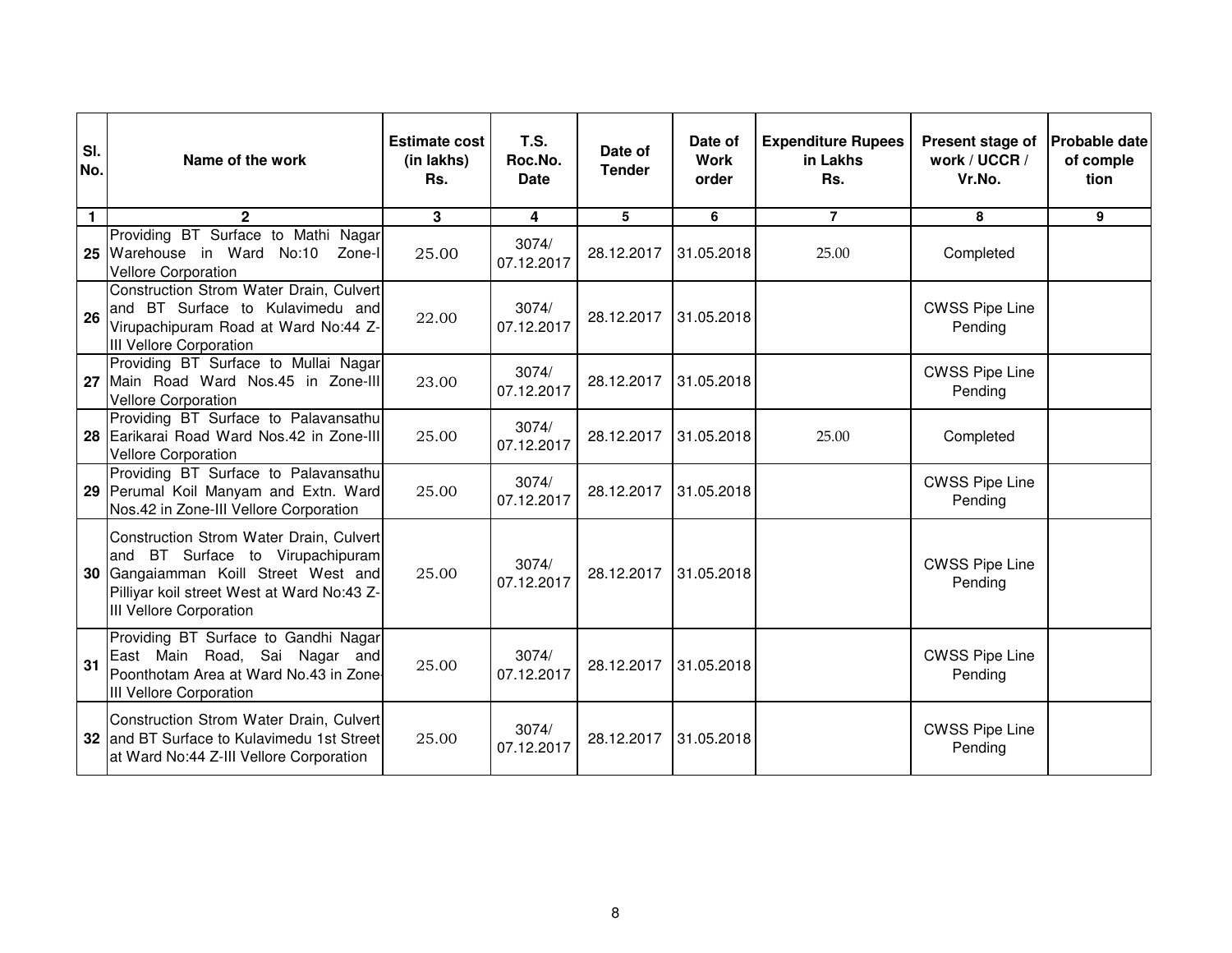| SI.<br>No.   | Name of the work                                                                                                                                                                              | <b>Estimate cost</b><br>(in lakhs)<br>Rs. | T.S.<br>Roc.No.<br><b>Date</b> | Date of<br><b>Tender</b> | Date of<br><b>Work</b><br>order | <b>Expenditure Rupees</b><br>in Lakhs<br>Rs. | Present stage of<br>work / UCCR /<br>Vr.No. | <b>Probable date</b><br>of comple<br>tion |
|--------------|-----------------------------------------------------------------------------------------------------------------------------------------------------------------------------------------------|-------------------------------------------|--------------------------------|--------------------------|---------------------------------|----------------------------------------------|---------------------------------------------|-------------------------------------------|
| $\mathbf{1}$ | $\overline{2}$                                                                                                                                                                                | 3                                         | 4                              | 5                        | 6                               | $\overline{7}$                               | 8                                           | 9                                         |
|              | Providing BT Surface to Palavansathu,<br>33 Othavadi Street Area Ward Nos.45 in<br>Zone-III Vellore Corporation                                                                               | 20.00                                     | 3074/<br>07.12.2017            | 28.12.2017               | 31.05.2018                      | 25.00                                        | Completed                                   |                                           |
| 34           | Providing CC Drain and BT Surface at<br>Chitteri Bajanai Koil Street, Kalani Kattu<br>Street and Kulathumedu in Ward No.47,<br>Zone - IV in Vellore Corporation                               | 25.00                                     | 3074/<br>07.12.2017            | 28.12.2017               | 31.05.2018                      | 25.00                                        | Completed                                   |                                           |
|              | Providing CC Drain and BT Surface at<br>35 Vasantham Nagar in Ward No.48, Zone<br>IV in Vellore Corporation                                                                                   | 20.00                                     | 3074/<br>07.12.2017            | 28.12.2017               | 31.05.2018                      | 20.00                                        | Completed                                   |                                           |
| 36           | Providing CC Drain and BT Surface at<br>Chitteri A.D.Colony and Palani Nagar in<br>Ward No.47 ,Zone - IV in Vellore<br>Corporation                                                            | 25.00                                     | 3074/<br>07.12.2017            | 28.12.2017               | 31.05.2018                      | 10.00                                        | Palani Nagar BT<br>Road Compeled            |                                           |
|              | Providing CC Drain and BT Surface at<br>Kiruba Nagar, A.D.Colony and from<br>37 Chitteri to Railway gate Thiruvalluvar<br>Link Road in Ward No.48, Zone - IV in<br><b>Vellore Corporation</b> | 20.00                                     | 3074/<br>07.12.2017            | 28.12.2017               | 31.05.2018                      | 20.00                                        | Completed                                   |                                           |
| 38           | Construction Strom Water Drain, Culvert<br>BT Surface to Samy Nagar,<br>and<br>Muthumarriamman Koil Street at Ward<br>No:43 Z-III Vellore Corporation                                         | 21.00                                     | 3074/<br>07.12.2017            | 28.12.2017               | 31.05.2018                      |                                              | <b>CWSS Pipe Line</b><br>Pending            |                                           |
| 39           | Construction Strom Water Drain, Culvert<br>and BT Surface to Samy Nagar, 14th &<br>5th Street at Ward No:43 Z-III Vellore<br>Corporation                                                      | 20.00                                     | 3074/<br>07.12.2017            | 28.12.2017               | 31.05.2018                      |                                              | <b>CWSS Pipe Line</b><br>Pending            |                                           |
|              | Providing BT Surface to Palavansathu<br>40 Subramaniyan Street Ward Nos.42 in<br>Zone-III Vellore Corporation                                                                                 | 25.00                                     | 3074/<br>07.12.2017            | 28.12.2017               | 31.05.2018                      |                                              | <b>CWSS Pipe Line</b><br>Pending            |                                           |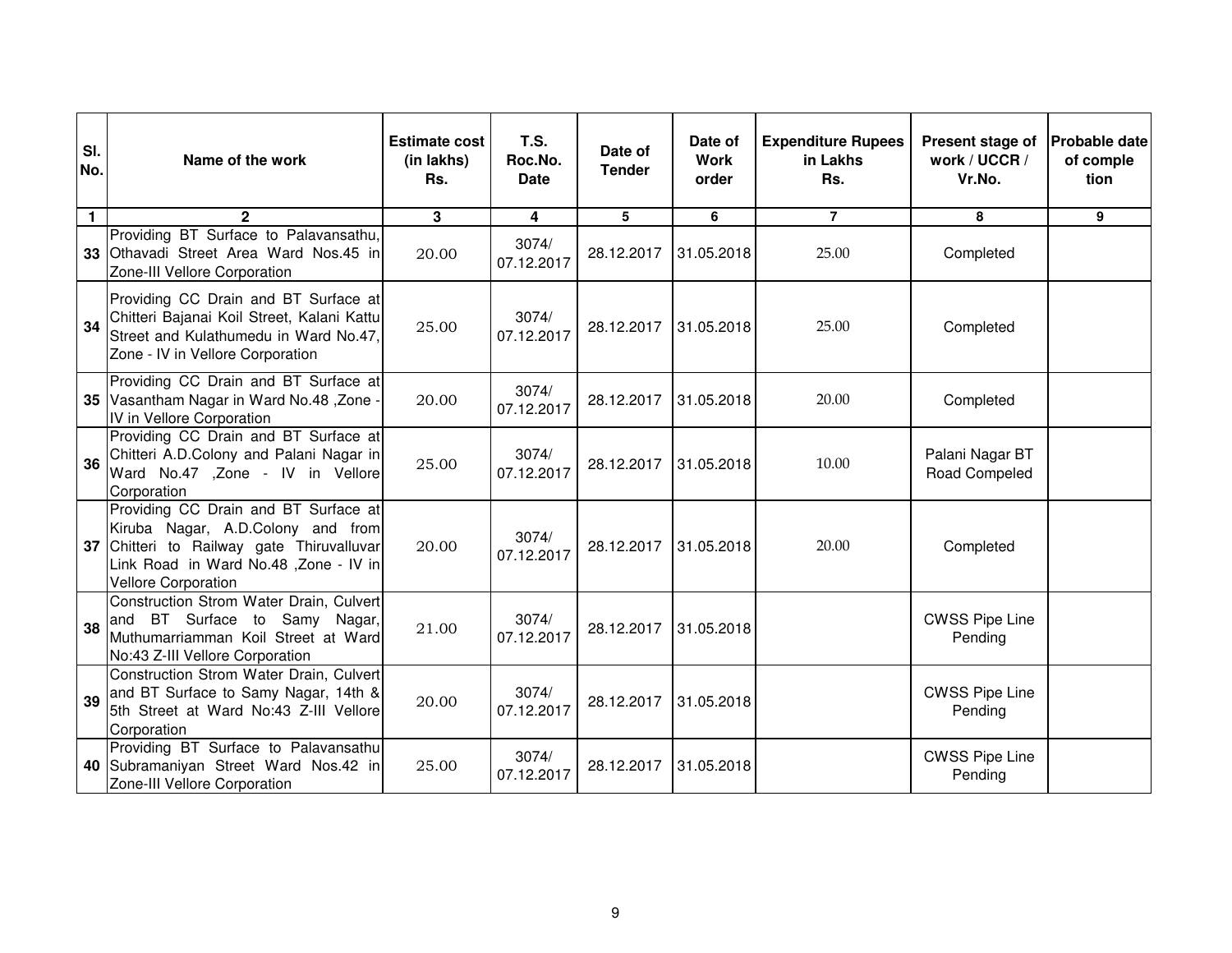| SI.<br>No. | Name of the work                                                                                                                       | <b>Estimate cost</b><br>(in lakhs)<br>Rs. | T.S.<br>Roc.No.<br><b>Date</b> | Date of<br><b>Tender</b> | Date of<br><b>Work</b><br>order | <b>Expenditure Rupees</b><br>in Lakhs<br>Rs. | Present stage of<br>work / UCCR /<br>Vr.No. | <b>Probable datel</b><br>of comple<br>tion |
|------------|----------------------------------------------------------------------------------------------------------------------------------------|-------------------------------------------|--------------------------------|--------------------------|---------------------------------|----------------------------------------------|---------------------------------------------|--------------------------------------------|
|            |                                                                                                                                        |                                           | 4                              |                          | 6                               |                                              | 8                                           |                                            |
| 41         | Providing BT Surface to Sulai Sabapthi<br>Street and Bharthiyar Street (CBCID<br>Office) Ward No.45 in Zone-III Vellore<br>Corporation | 22.00                                     | 3074/<br>07.12.2017            | 28.12.2017               | 31.05.2018                      |                                              | <b>CWSS Pipe Line</b><br>Pending            |                                            |
|            | Providing<br><b>BT</b><br>Surface<br>Velapadi,<br>to<br>42 Periyadhanam Suburayan Street Ward<br>No.38 in Zone-III Vellore Corporation | 25.00                                     | 3074/<br>07.12.2017            | 28.12.2017               | 31.05.2018                      | 25.00                                        | Completed                                   |                                            |
|            | Total                                                                                                                                  | 1000.00                                   |                                |                          |                                 | 623.00                                       |                                             |                                            |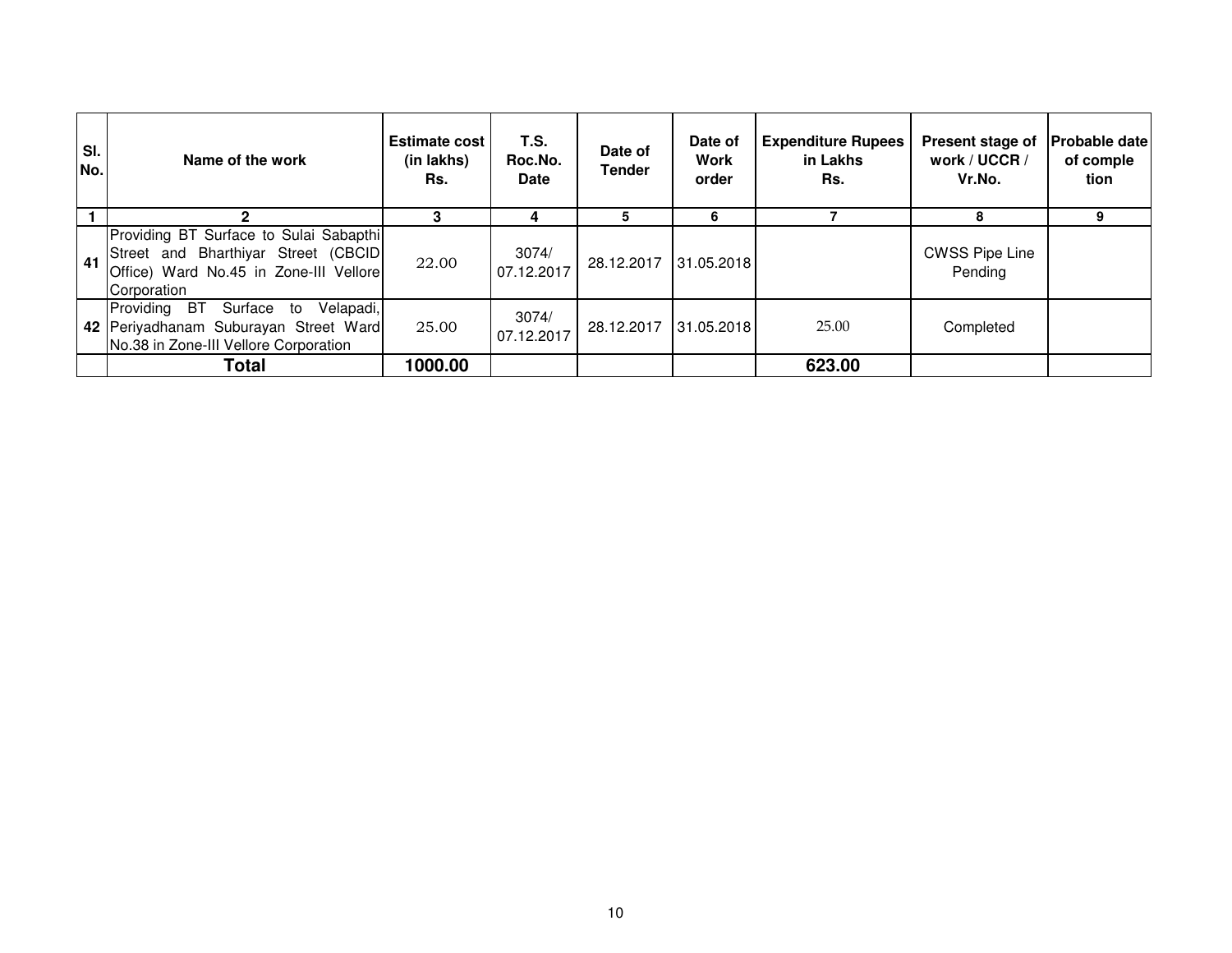## **Swachh bharath Mission -2018-19**

**7th State High Powered committee meeting 13.08.2018**

**CMA, Chennai Roc.No.38984/2014/P1 Dt.24.09.18**

|            | <b>CMA, Chennai Roc.No.38984/2014/P1</b>                                                                                                           |                  | Dt.24.09.18      |                                                                                        |                       |               |                 |                 |                          |                                    |                 | <b>Rs. In Lakhs</b>     |           |
|------------|----------------------------------------------------------------------------------------------------------------------------------------------------|------------------|------------------|----------------------------------------------------------------------------------------|-----------------------|---------------|-----------------|-----------------|--------------------------|------------------------------------|-----------------|-------------------------|-----------|
|            |                                                                                                                                                    | A.S.             | <b>Estimate</b>  |                                                                                        |                       | Work          |                 |                 | <b>Physical Progress</b> |                                    | Financial       |                         |           |
| SI.<br>No. | Name of Work<br>(PACKAGE)                                                                                                                          | Amount<br>Rs. In | Amount<br>Rs. In | A.S.No&<br>Date                                                                        | <b>Tender</b><br>date | order<br>date | No. of<br>works | <b>Complete</b> |                          | To be<br><b>Progress commencle</b> | <b>Expendit</b> | <b>Balance</b><br>to be | Remarks   |
|            |                                                                                                                                                    | lakhs            | Lakhs            |                                                                                        |                       |               | taken up        | d               |                          | ed                                 | ure             | spent                   |           |
|            | $\mathbf{2}$                                                                                                                                       | 3                | 4                | 5                                                                                      | 6                     |               | 8               | 9               | 10                       | 11                                 | 12              | 13                      | 14        |
|            | Supply and delivery of 6000<br>Itrs capacity truck mounted<br>high pressure jet rodding<br>cum sewage suction<br>machine at Vellore<br>Corporation | 49.00            | 49.00            | 7th SHPC<br>Dt. 13.08.18<br>CMA,<br>Chennai<br>Roc.No.3898<br>4/2014/P1<br>Dt.24.09.18 | 26.12.18              | 18.02.19      |                 | 1.00            | Supplied                 | 05.09.19                           | 14.95           | 34.05                   | Completed |
|            | Total                                                                                                                                              | 49.00            | 49.00            |                                                                                        |                       |               |                 |                 |                          |                                    | 14.95           |                         |           |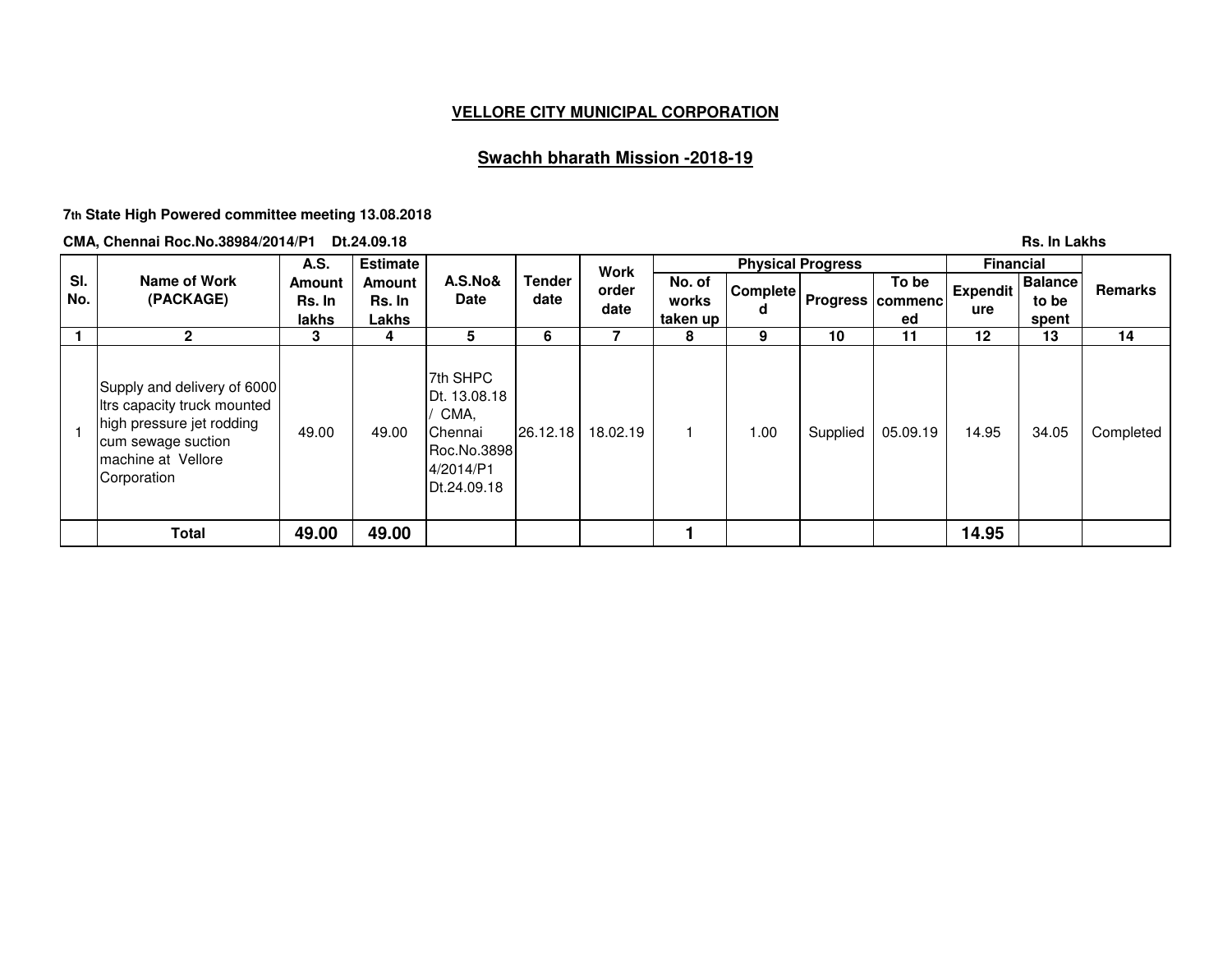## **NUHM Scheme - 2016-17**

#### **NUHM Roc. No: 11480/(NUHM) SHS/2016 Dt: 24.04.2018**

**CMA, Chennai Roc.No.25477/2017/DO1 Dt.01.02.2019**

|            | <b>CMA, Chennai Roc.No.25477/2017/DO1</b>                                                                                                                  |                                          | Dt.01.02.2019                                       |                                                                                                                       |                |                       |                              |                      |                          |                        |                        | <b>Rs. In Lakhs</b>              |                                               |
|------------|------------------------------------------------------------------------------------------------------------------------------------------------------------|------------------------------------------|-----------------------------------------------------|-----------------------------------------------------------------------------------------------------------------------|----------------|-----------------------|------------------------------|----------------------|--------------------------|------------------------|------------------------|----------------------------------|-----------------------------------------------|
|            |                                                                                                                                                            |                                          |                                                     |                                                                                                                       |                |                       |                              |                      | <b>Physical Progress</b> |                        | <b>Financial</b>       |                                  |                                               |
| SI.<br>No. | Name of Work<br>(PACKAGE)                                                                                                                                  | A.S.<br><b>Amount</b><br>Rs. In<br>lakhs | <b>Estimate</b><br><b>Amount</b><br>Rs. In<br>Lakhs | <b>A.S.No &amp;</b><br>T.S. Date                                                                                      | Tender<br>date | Work<br>order<br>date | No. of<br>works<br>taken upl | <b>Complete</b><br>d | <b>Progress</b>          | To be<br>commenc<br>ed | <b>Expendit</b><br>ure | <b>Balance</b><br>to be<br>spent | <b>Remarks</b>                                |
|            | $\mathbf{2}$                                                                                                                                               | 3                                        | 4                                                   | 5                                                                                                                     | 6              | 7                     | 8                            | 9                    | 10                       | 11                     | 12                     | 13                               | 14                                            |
|            | CONSTRUCTION OF<br><b>IADDITIONAL PRIMARY</b><br>IHEALTH CENTRE IN<br>SATHUVACHARI, WARD<br>NO.23, VELLORE CITY<br><b>MUNICIPAL</b><br><b>ICORPORATION</b> | 120.00                                   | 120.00                                              | <b>NUHM Roc</b><br>No:11480/(N)<br>UHM)<br>SHS/2016 /<br>CMA,<br>Chennai<br>Roc.No.2547<br>7/2017/DO1<br>Dt.01.02.201 | 20.02.19       | 04.03.19              |                              |                      |                          |                        | 48.00                  |                                  | Outer<br>Plastering<br>work is in<br>progress |
|            | <b>Total</b>                                                                                                                                               | 120.00                                   | 120.00                                              |                                                                                                                       |                |                       |                              |                      |                          |                        | 48.00                  |                                  |                                               |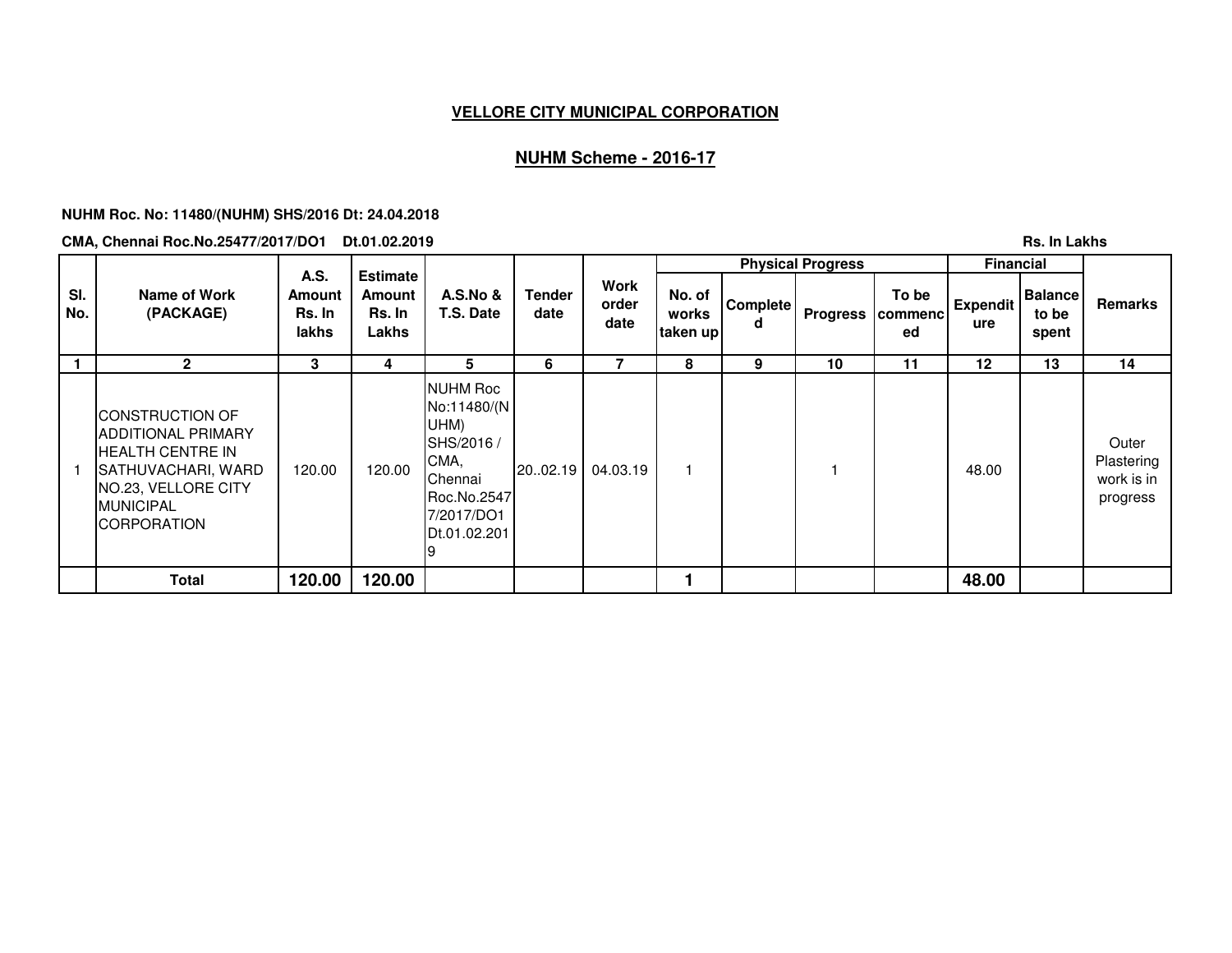## **Tamil Nadu Pollution Controal Board**

## **Amma Eco Pavllion Park - 2016-17**

TNPCB Roc No: T13 / TNPCB /TN Assembly Announcement/21152/2016 Dt:13.01.2017

**Rs. In Lakhs**

|              |                                                                                                                                                        | A.S.                             | <b>Estimate</b>           |                                                                                                          |                       | <b>Work</b>       |                             |   | <b>Physical Progress</b>               |                                                 | <b>Financial</b>       |                                  |                    |
|--------------|--------------------------------------------------------------------------------------------------------------------------------------------------------|----------------------------------|---------------------------|----------------------------------------------------------------------------------------------------------|-----------------------|-------------------|-----------------------------|---|----------------------------------------|-------------------------------------------------|------------------------|----------------------------------|--------------------|
| SI.<br>No.   | Name of Work<br>(PACKAGE)                                                                                                                              | <b>Amount</b><br>Rs. In<br>lakhs | Amount<br>Rs. In<br>Lakhs | A.S.No                                                                                                   | <b>Tender</b><br>date | order<br>date     | No. of<br>works<br>taken up |   |                                        | To be<br> Complete   Progress   commenc  <br>ed | <b>Expendit</b><br>ure | <b>Balance</b><br>to be<br>spent | <b>Remarks</b>     |
| $\mathbf{1}$ | $\mathbf{2}$                                                                                                                                           | 3                                | 4                         | 5                                                                                                        | 6                     | $\overline{7}$    | 8                           | 9 | 10                                     | 11                                              | 12                     | 13                               | 14                 |
|              | Providing Amma Eco<br>Pavilion Park at Gandhi<br>Nagar East in Zone - I                                                                                | 25.00                            | 25.00                     | TNPCB Roc No:<br>T <sub>13</sub> / TNPCB<br>/TN Assembly<br>Announcement/<br>21152/2016<br>Dt:13.01.2017 |                       |                   |                             |   | Work<br>Order<br>Issued on<br>04.03.19 |                                                 |                        |                                  | Work Not<br>Stated |
| $\mathbf{2}$ | <b>Construction of Toilet</b><br>Block and Providing Art<br>Sets in Amma Eco<br><b>Pavilion Park</b><br>Development at Gandhi<br>Nagar East in Zone-I. | 25.00                            | 25.00                     | TNPCB Roc No:<br>T <sub>13</sub> / TNPCB<br>/TN Assembly<br>Announcement/<br>21152/2016<br>Dt:13.01.2017 |                       | 06.02.19 04.03.19 |                             |   | Work<br>Order<br>Issued on<br>04.03.19 |                                                 |                        |                                  | Work Not<br>Stated |
|              | <b>Total</b>                                                                                                                                           | 50.00                            | 50.00                     |                                                                                                          |                       |                   | $\overline{2}$              |   |                                        |                                                 | 0.00                   |                                  |                    |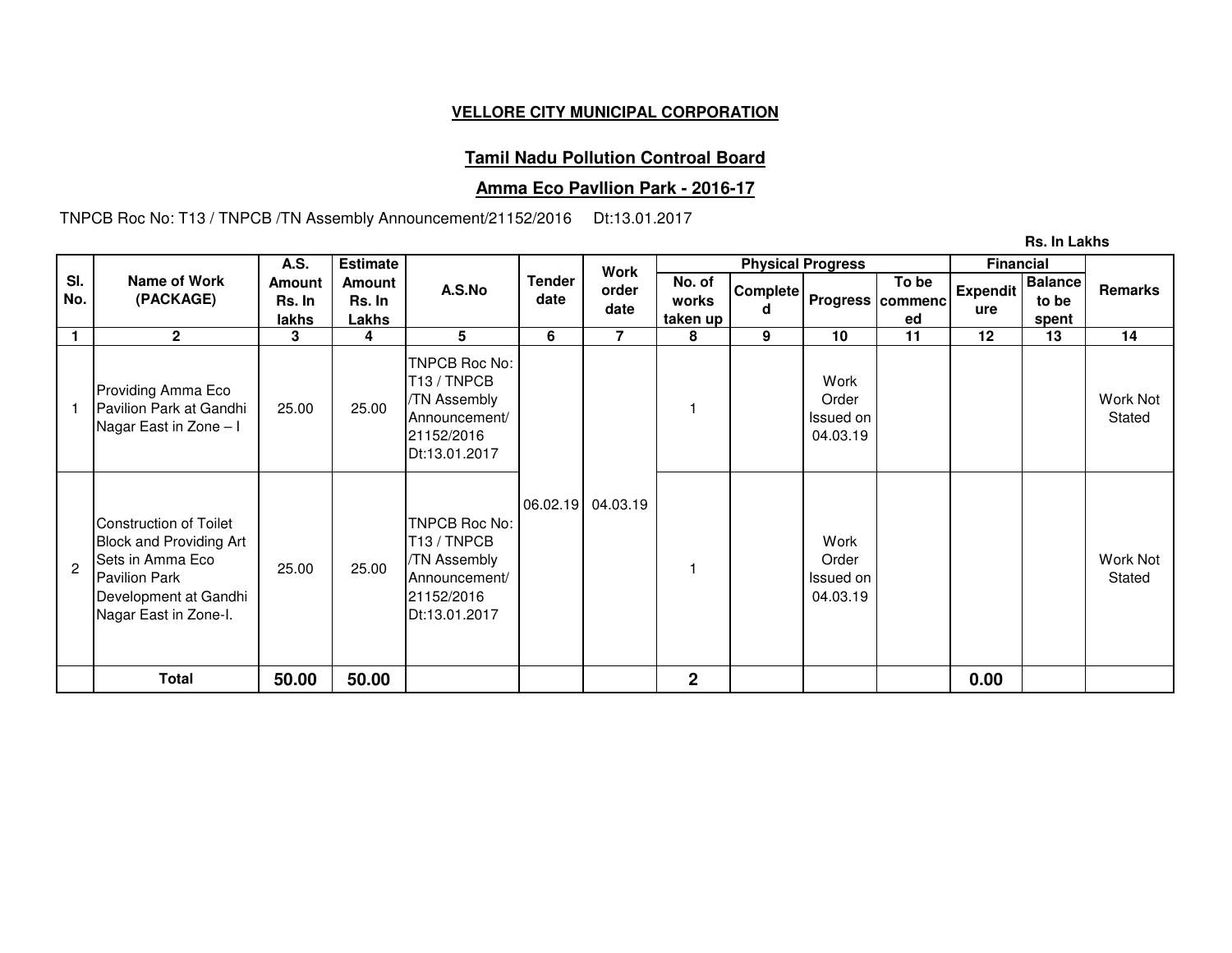#### **AMRUT - 2015- 16**

#### **Water Supply - SLHP Steering committee meeting 29.01.2016**

#### **1. Administration Sanction: G.O.Ms 109,MAWS (MA2),Dt:29.08.2016 for Rs. 234.93 Crores2.Technical Sanction : CE/TWAD/Vellore/ CER No. 05 /2016-17/ Dt:16.09.2016 for Rs. 240.92 Crores**

| SI.<br>No.   | Name of the work                                                                              | <b>Estimate cost</b><br>(in Crore)<br>Rs. | AS. Roc. No.<br>& Date                                                                                                                                                                   | T.S. Roc.No. Date                                                                         | Date of<br><b>Tender</b> | Date of Work<br>order | Expendi-<br>ture<br><b>Rupees in</b><br>Lakhs<br>Rs. | Present stage of work / UCCR /<br>Vr.No.                                                                                                                                                                                                                                                                                                                                                                               | Probable<br>date of<br>comple tion |
|--------------|-----------------------------------------------------------------------------------------------|-------------------------------------------|------------------------------------------------------------------------------------------------------------------------------------------------------------------------------------------|-------------------------------------------------------------------------------------------|--------------------------|-----------------------|------------------------------------------------------|------------------------------------------------------------------------------------------------------------------------------------------------------------------------------------------------------------------------------------------------------------------------------------------------------------------------------------------------------------------------------------------------------------------------|------------------------------------|
| $\mathbf{1}$ | $\mathbf{2}$                                                                                  | 3                                         | 4                                                                                                                                                                                        | 5                                                                                         | 6                        | 7                     | 8                                                    | 9                                                                                                                                                                                                                                                                                                                                                                                                                      | 10                                 |
|              | <b>Distribution</b><br>Water<br>supply<br>Vellore<br>work<br>Improvement<br>to<br>Corporation | 234.93                                    | G.O.Ms<br>109, MAWS<br>(MA2), Dt:29.0<br>8.2016 for Rs.<br>234.93 Crores<br>(GOI Share<br>$50% -$<br>Rs:117.46 Cr+<br><b>GOTN Share</b><br>20%-46.38<br>$Cr+ULB$<br>Share<br>Rs:79.49 Cr | CE/TWAD/Vellor<br>e/ CER No. 05<br>/2016-17/<br>Dt:16.09.2016<br>for Rs. 240.92<br>Crores | $\overline{\phantom{a}}$ | 17.06.17              | 148.704                                              | 1) Out of 16 service reservoirs,<br>constructions of 8 service<br>reservoir are in above Ground<br>Level,5 are in PCC stage and 3<br>are in Earth work stage.<br>2) Out of 693.70 km of<br>Distribution pipeline, laid<br>183.55 km and stacked<br>375.08 km of pipeline.<br>Balance work to be done.<br>3) Provided provisions for<br>87896 nos of House Service<br>connection and 18042 HSC<br>were completed in 70% | <b>Jun-20</b>                      |
|              | <b>Total</b>                                                                                  | 234.93                                    |                                                                                                                                                                                          |                                                                                           |                          |                       |                                                      |                                                                                                                                                                                                                                                                                                                                                                                                                        |                                    |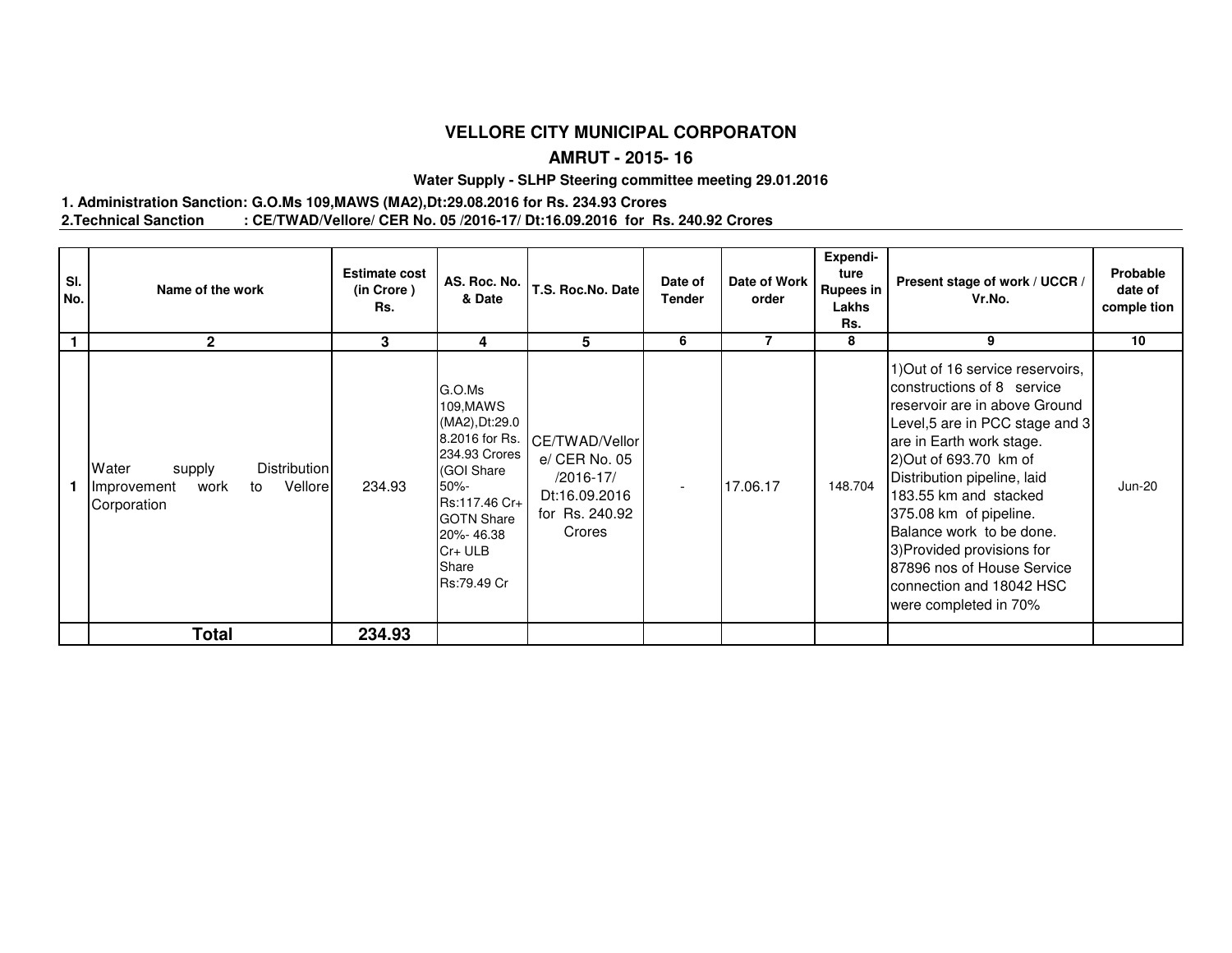## **VELLORE CITY MUNICIPAL CORPORATONAMRUT - 2017 - 20**

**Development of Green Space and Parks**

**1. 9th SLHP Steeing meeting 17.11.17**

**2. TUFIDCO, Chennai Lt.AMRUT/828/AM(M)/2017 - 20.11.173. CCR No.417 Date.30.11.17**

| SI.<br>No.   | Name of the work                                                           | <b>Estimate cost</b><br>(in lakhs)<br>Rs. | & Date                  | AS. Roc. No.   T.S. Roc. No. Date ' | Date of<br><b>Tender</b>         | Date of Work<br>order | Expendi-<br>ture<br>Rupees in<br>Lakhs<br>Rs. | <b>Present stage of</b><br>work / UCCR /<br>Vr.No. | Probable date of<br>comple tion |           |  |
|--------------|----------------------------------------------------------------------------|-------------------------------------------|-------------------------|-------------------------------------|----------------------------------|-----------------------|-----------------------------------------------|----------------------------------------------------|---------------------------------|-----------|--|
|              |                                                                            | 3                                         | 4                       | 5                                   | 6                                |                       | 8                                             | 9                                                  | 10                              |           |  |
|              | <b>Park</b>                                                                |                                           |                         |                                     |                                  |                       |                                               |                                                    |                                 |           |  |
|              | Providing New Green development at Sri<br>Ram Nagar in Ward No:14          | 65.37                                     |                         |                                     | 10.01.2018 28.03.2018            |                       |                                               | Completed                                          |                                 |           |  |
| $\mathbf{z}$ | Providing New Green Park development<br>at Thiru Vi Ka Nagar in Ward No:22 | 68.52                                     | 9th SLHP<br>Dt.17.11.17 | CCR No.417<br>Dt.30.11.17           |                                  | CE, Chennai TS        | 10.01.2018                                    | 28.03.2018                                         |                                 | Completed |  |
| 3            | Providing New Green development at<br>Allapuram, Rathinam Layout Zone-III  | 53.51                                     |                         |                                     | No.396/2017-18<br>Dated.19.12.17 | 10.01.2018 28.03.2018 |                                               |                                                    | Completed                       |           |  |
| 4            | Providing New Green development at RN<br>Palayam, Jain Poonthotam Zone-IV  | 55.51                                     |                         |                                     | 10.01.2018                       | 28.03.2018            |                                               | Completed                                          |                                 |           |  |
|              | <b>Total</b>                                                               | 242.91                                    |                         |                                     |                                  |                       | 0.00                                          |                                                    |                                 |           |  |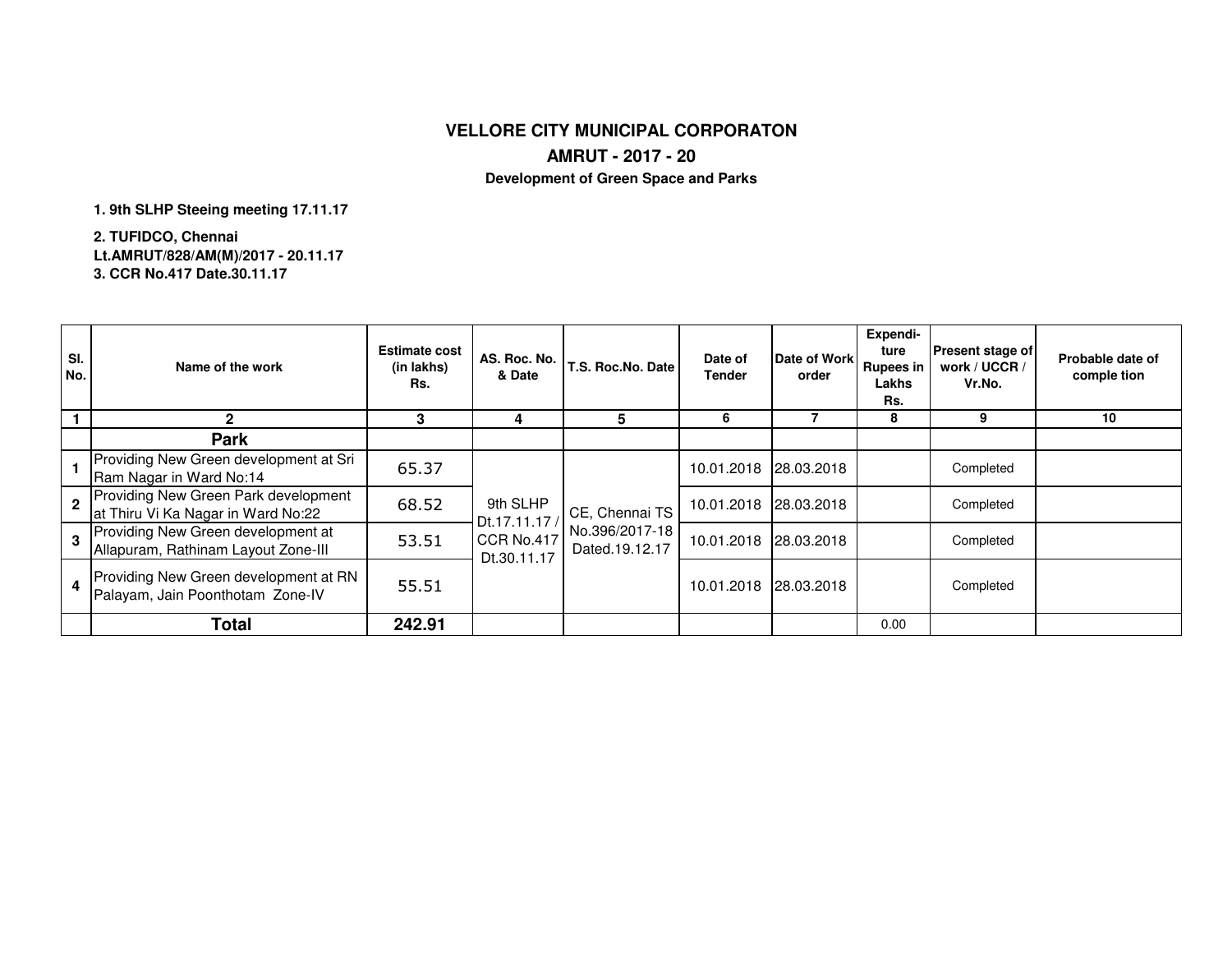# **VELLORE CITY MUNICIPAL CORPORATONGeneral Fund and Water Supply Fund (01.01.2020 to Till Date)**

| SI.<br>No.     | Name of the work                                                                                                                                                                                                                                                                                                                                                                                                                                                                                                                                                                           | Estimate cost<br>(in lakhs)<br>Rs. | Date of<br><b>Tender</b> | Date of<br><b>Work</b><br>order | <b>Expenditure Rupees</b><br>in Lakhs<br>Rs. | Present stage of<br>work / UCCR /<br>Vr.No. | Probable<br>date of<br>comple tion |
|----------------|--------------------------------------------------------------------------------------------------------------------------------------------------------------------------------------------------------------------------------------------------------------------------------------------------------------------------------------------------------------------------------------------------------------------------------------------------------------------------------------------------------------------------------------------------------------------------------------------|------------------------------------|--------------------------|---------------------------------|----------------------------------------------|---------------------------------------------|------------------------------------|
| $\mathbf{1}$   | $\mathbf{2}$                                                                                                                                                                                                                                                                                                                                                                                                                                                                                                                                                                               | 3                                  | 5                        | 6                               | $\overline{7}$                               | 8                                           | 9                                  |
|                | Repair and AMC of 250 LPH RO plant at Saidapet<br>Elementary School, Saidapet P.M. Street Elementary<br>School, Saidapet Perumal Street Elementary School,<br>Thottapalayam Girls Hire Secondary<br>School.<br>Thottapalayam Ettiamman<br>Elementary<br>School,<br>Thottapalayam Pudukudiyan Satheram Elementary<br>School,<br>Thottapalayam<br>Aruganthampoondi<br>Elementary School, Kagaithapettari Midle School,<br>Sathuvachari High School, V.O.C. Elementary School<br>and Sunnambukara Street Elementary School in<br>Zone-II, Vellore Corporation.                                | 6.80                               | 29.01.2020               |                                 |                                              |                                             |                                    |
| $\overline{2}$ | Repair and AMC of 250 LPH RO plant at Repal<br>Muslim Ele. School, Hospitl Muthupillai Street<br>Ele.School, Kosapet Market Ele. School, S.S.K.<br>Maniyam Ele. School, Manambartha Jaminthar Ele.<br>School,<br>Masilamani<br>(Kasapet)<br>Ele.<br>School, Virupachipuram Midle School, Allapuram Ele.<br>School, Kolakara Ele. School, Salavanpet Ele.<br>School, Thandavarayan Ele. School, Pattai Street<br>Palavansathu<br>School,<br>High<br>School.<br>Ele.<br>Kanigapuram Ele.School, Palaedyanpatti Ele. School<br>and Kulavimedu Ele. School in Zone-III, Vellore<br>Corporation | 9.90                               | 29.01.2020               |                                 |                                              |                                             |                                    |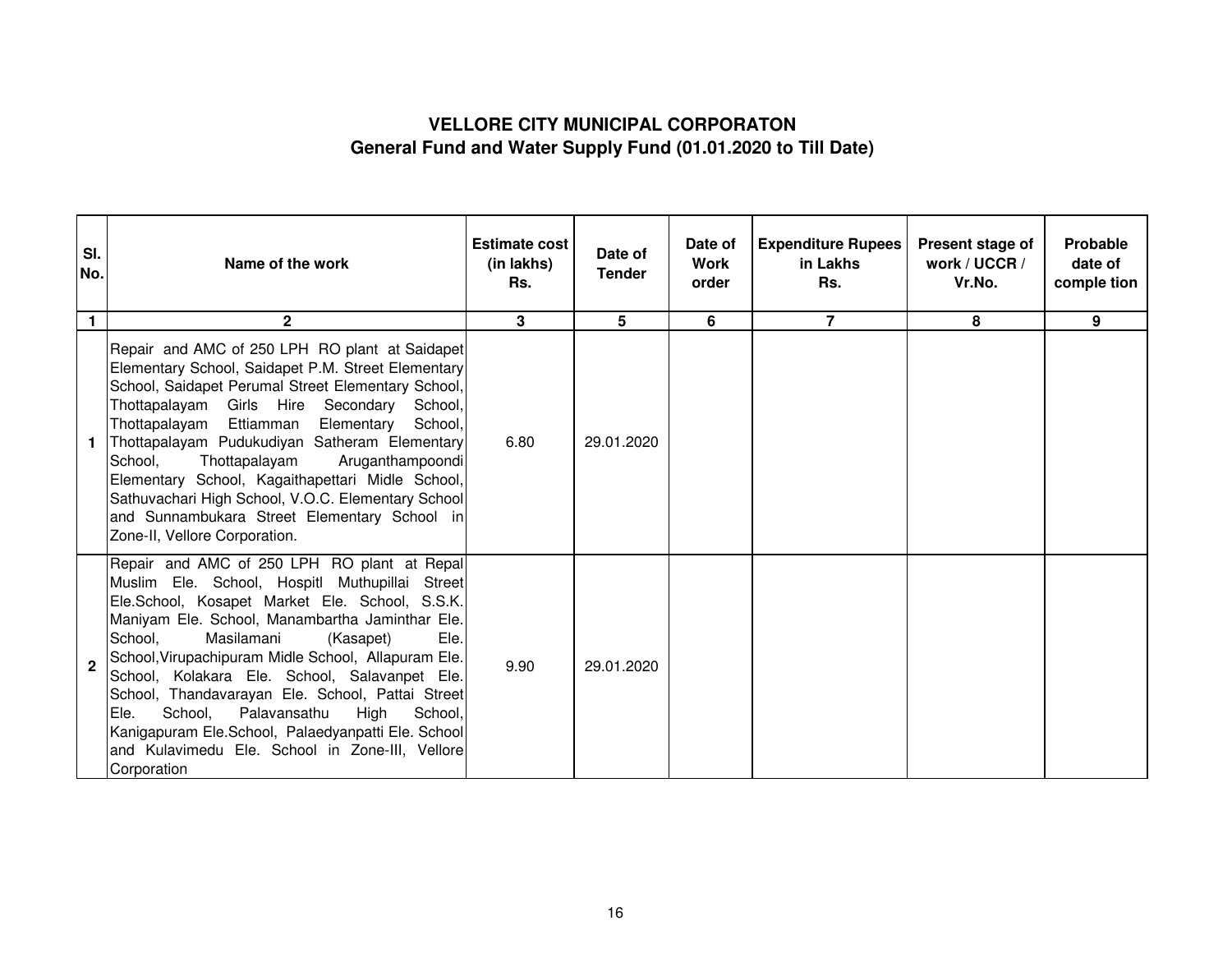| SI.<br>No.   | Name of the work                                                                                                                                                                                                                                                                                                                                                                                                                                                                                                                                                              | <b>Estimate cost</b><br>(in lakhs)<br>Rs. | Date of<br><b>Tender</b> | Date of<br><b>Work</b><br>order | <b>Expenditure Rupees</b><br>in Lakhs<br>Rs. | Present stage of<br>work / UCCR /<br>Vr.No. | Probable<br>date of<br>comple tion |
|--------------|-------------------------------------------------------------------------------------------------------------------------------------------------------------------------------------------------------------------------------------------------------------------------------------------------------------------------------------------------------------------------------------------------------------------------------------------------------------------------------------------------------------------------------------------------------------------------------|-------------------------------------------|--------------------------|---------------------------------|----------------------------------------------|---------------------------------------------|------------------------------------|
| $\mathbf{1}$ | $\mathbf{2}$                                                                                                                                                                                                                                                                                                                                                                                                                                                                                                                                                                  | $\overline{\mathbf{3}}$                   | 5                        | 6                               | $\overline{7}$                               | 8                                           | $\overline{9}$                     |
| 3            | Repair and AMC of 250 LPH RO plant at Thorapadi<br>Middle School, Ariyur Elemantary School, Chinna<br>Allapuram<br>Corporation<br>Elemantary<br>School,<br>Moidwenkhan Corportion Elemantary School, Chitteri<br>School,<br>Ediyansathu<br>Elemantary<br>Corporation<br>Elemantary School, M.C. Road Elemantary School,<br>Masalamani(Kaspa)<br>Hire<br>Secondary<br>School,<br>Appdurai<br>Elemantary<br>School,<br>Shenbakkam<br>elemaantary School, Shenbakkam Middle School,<br>Ambadakar Middle School and Musilum Elemantary<br>School in Zone-IV, Vellore Corporation. | 8.05                                      | 29.01.2020               |                                 |                                              |                                             |                                    |
| 4            | Repair and AMC of 250 LPH RO plant at Gandhi<br>Nagar Amma Unavagam, Tata Motor Amma<br>Dharapadavadu<br>Health<br>Centre.<br>Unavagam,<br>Pallikuppam Health Centre and 1000 LPH AMC at<br>Dharapadavadu chittoor Bus Stand and Uzhavar<br>Sandhi in Zone-I, Vellore Corporation.                                                                                                                                                                                                                                                                                            | 4.25                                      | 29.01.2020               |                                 |                                              |                                             |                                    |
| 5            | Supply and Delivery of Steel Bero, Steel Racks,<br>S'Type Chair, Tube Lights and Fan Arrangements at<br>ManamPartha Jamathar Ele. School, Battai Street<br>Ele. School and S.S.K.Maniyam Ele. Corporation<br>Schools in Zone-III, Vellore Corporation                                                                                                                                                                                                                                                                                                                         | 7.85                                      | 31.01.2020               |                                 |                                              |                                             |                                    |
| 6.           | Supply and Delivery of Steel Bero, Steel Racks,<br>'S'Type Chair, Tube Lights and Fan Arrangements at<br>Bagayam Middle School, Palavansathu Middle<br>School and Virupachipuram Ele. Corporation Schools<br>in Zone-III, Vellore Corporation                                                                                                                                                                                                                                                                                                                                 | 6.70                                      | 31.01.2020               |                                 |                                              |                                             |                                    |
| 7            | Supply and Delivery of Steel Racks and 'S' type<br>Chairs to Corporation Schools in Zone-IV, Vellore<br>Corporation                                                                                                                                                                                                                                                                                                                                                                                                                                                           | 8.25                                      | 31.01.2020               |                                 |                                              |                                             |                                    |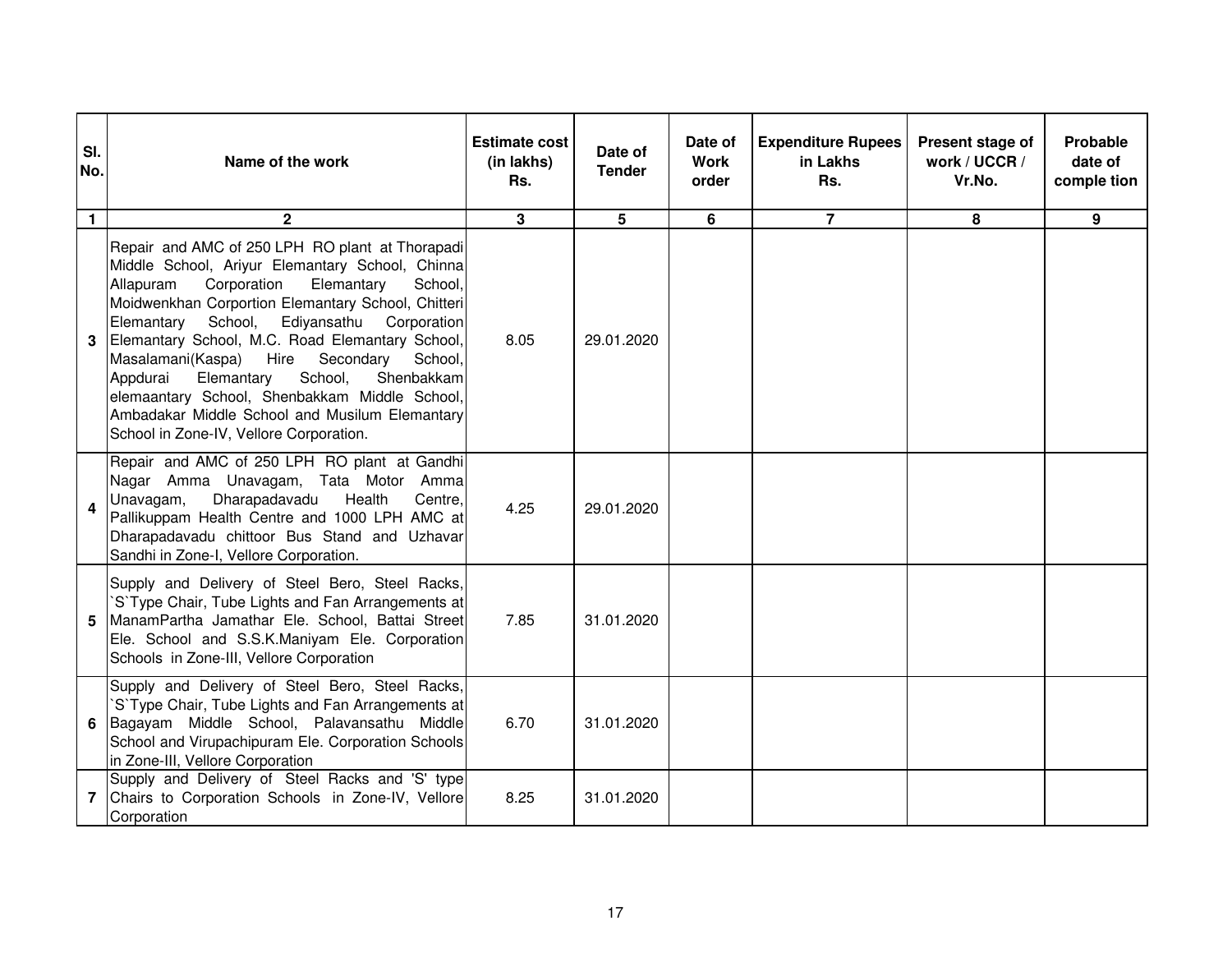| SI.<br>No.   | Name of the work                                                                                                                                                    | <b>Estimate cost</b><br>(in lakhs)<br>Rs. | Date of<br><b>Tender</b> | Date of<br><b>Work</b><br>order | <b>Expenditure Rupees</b><br>in Lakhs<br>Rs. | Present stage of<br>work / UCCR /<br>Vr.No. | Probable<br>date of<br>comple tion |
|--------------|---------------------------------------------------------------------------------------------------------------------------------------------------------------------|-------------------------------------------|--------------------------|---------------------------------|----------------------------------------------|---------------------------------------------|------------------------------------|
| $\mathbf{1}$ | $\overline{2}$                                                                                                                                                      | 3 <sup>1</sup>                            | 5                        | 6                               | $\overline{7}$                               | 8                                           | 9                                  |
| 8            | Supply and Delivery of Steel Bero for Corporation<br>Schools in Zone-IV, Vellore Corporation                                                                        | 9.75                                      | 31.01.2020               |                                 |                                              |                                             |                                    |
| 9            | Providing BT Road at DKM College Road South<br>Side, Zone - III in Vellore Corporation                                                                              | 9.90                                      | 26.02.2020               |                                 |                                              |                                             |                                    |
| 10           | Providing BT Road at DKM College Road North<br>Side, Zone - III in Vellore Corporation                                                                              | 9.90                                      | 26.02.2020               |                                 |                                              |                                             |                                    |
| 11           | Construction of Storm Water Drain and Culvert at<br>Virupachipuram, Gandhi Nagar 15th Street and Cross<br>Street, in Ward No 43, Zone-III in Vellore<br>Corporation | 9.90                                      | 26.02.2020               |                                 |                                              |                                             |                                    |
|              | Construction of Storm Water Drain and Culvert at<br>12 Ganapathi Garden in Ward No-10, Zone-I in Vellore<br>Corporation                                             | 9.50                                      | 03.03.2020               |                                 |                                              |                                             |                                    |
|              | Construction of Storm Water Drain and Culvert at<br>13 Kannadasan Nagar in Ward No-10, Zone-I in Vellore<br>Corporation                                             | 9.90                                      | 03.03.2020               |                                 |                                              |                                             |                                    |
|              | Construction of Storm Water Drain and Culvert at<br>14 MGR Nagar, Aruppumedu in Ward No-10, Zone-I in<br><b>Vellore Corporation</b>                                 | 9.50                                      | 03.03.2020               |                                 |                                              |                                             |                                    |
|              | Construction of Storm Water Drain and Culvert at V<br>15 G Rao Nagar A Sector Extn 5th Cross in Ward No-8,<br>Zone-I in Vellore Corporation                         | 9.90                                      | 03.03.2020               |                                 |                                              |                                             |                                    |
|              | Construction of Storm Water Drain and Culvert at<br>16 Maruthi Nagar in Ward No-11, Zone-I in Vellore<br>Corporation                                                | 9.90                                      | 03.03.2020               |                                 |                                              |                                             |                                    |
|              | Construction of Storm Water Drain and Culvert at<br>17 Kalaignar Nagar in Ward No-11, Zone-I in Vellore<br>Corporation                                              | 9.50                                      | 03.03.2020               |                                 |                                              |                                             |                                    |
|              | Construction of Storm Water Drain and Culvert at<br>18 Bajanai Koil Street 1,2,3 Street in Ward No-13, Zone-<br>I in Vellore Corporation                            | 9.90                                      | 03.03.2020               |                                 |                                              |                                             |                                    |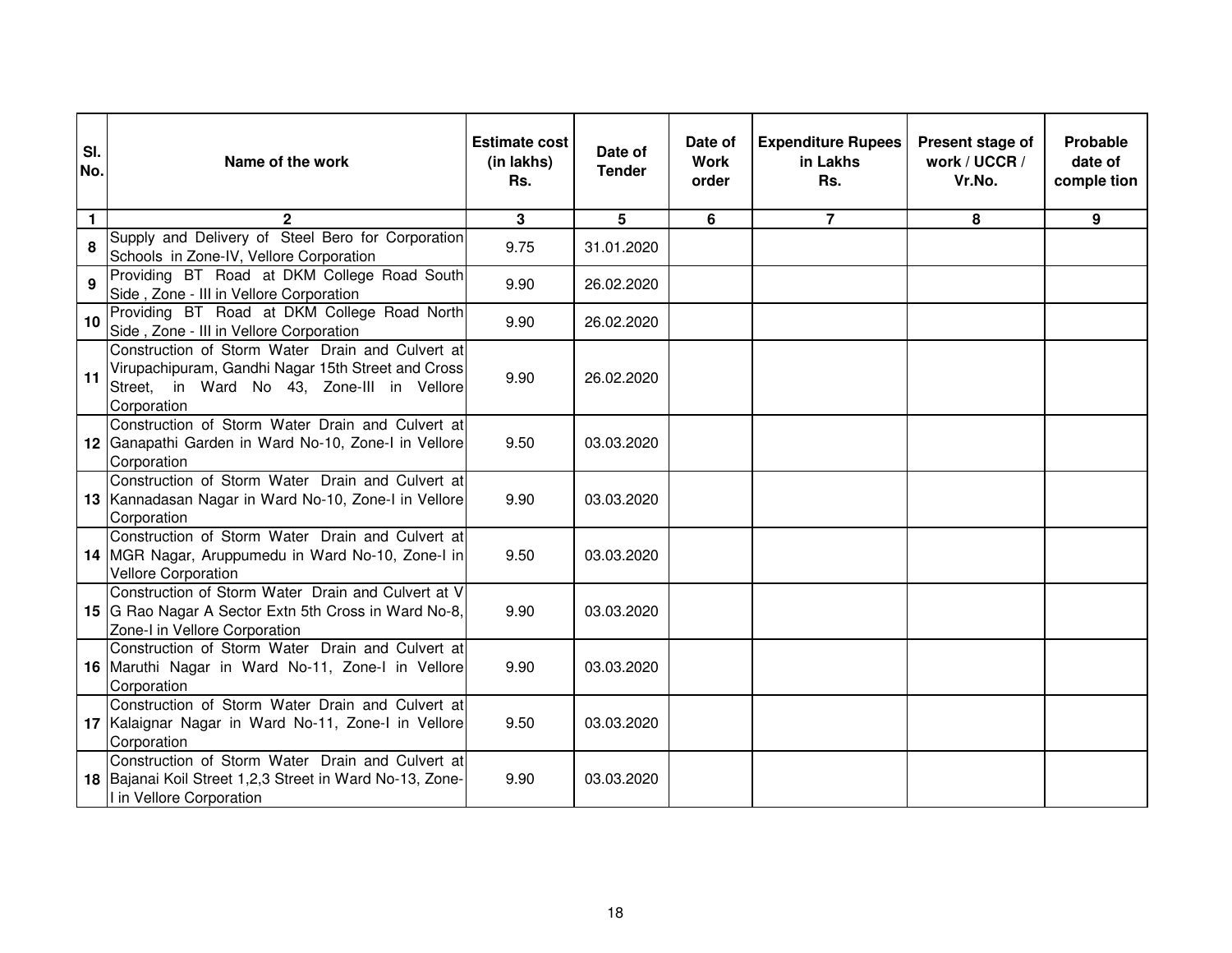| SI.<br>No.   | Name of the work                                                                                                                                   | <b>Estimate cost</b><br>(in lakhs)<br>Rs. | Date of<br><b>Tender</b> | Date of<br><b>Work</b><br>order | <b>Expenditure Rupees</b><br>in Lakhs<br>Rs. | Present stage of<br>work / UCCR /<br>Vr.No. | Probable<br>date of<br>comple tion |
|--------------|----------------------------------------------------------------------------------------------------------------------------------------------------|-------------------------------------------|--------------------------|---------------------------------|----------------------------------------------|---------------------------------------------|------------------------------------|
| $\mathbf{1}$ | $\mathbf{2}$                                                                                                                                       | $\mathbf{3}$                              | 5                        | 6                               | $\overline{7}$                               | 8                                           | 9                                  |
|              | Construction of Storm Water Drain and Culvert at Om<br>19 Shakthi Vinayagar Koil Street in Ward No-13, Zone-I<br>in Vellore Corporation            | 9.50                                      | 03.03.2020               |                                 |                                              |                                             |                                    |
|              | Construction of Storm Water Drain and Culvert in<br>20 Thiruvalluvar Nagar Main Road in Ward-8 at Zone-I,<br><b>Vellore Corporation</b>            | 9.50                                      | 03.03.2020               |                                 |                                              |                                             |                                    |
|              | Construction of Storm Water Drain and Culvert at<br>21 Vallimalai Road to Pallikuppam Hospital in Ward No<br>02, Zone-I in Vellore Corporation     | 9.80                                      | 05.03.2020               |                                 |                                              |                                             |                                    |
|              | Construction of Storm Water Drain and Culvert at<br>22 Pallikuppam Hospital to Pallikuppam MCC Shed in<br>Ward No-2, Zone-I in Vellore Corporation | 9.80                                      | 05.03.2020               |                                 |                                              |                                             |                                    |
|              | Construction of Storm Water Drain and Culvert in<br>23 Dolphin Avenue Ward No.4 at Zone-I, Vellore<br>Corporation                                  | 9.50                                      | 05.03.2020               |                                 |                                              |                                             |                                    |
|              | Construction of Storm Water Drain and Culvert at<br>24 Vallimalai Road, Selvam Nagar in Ward No-4, Zone-I<br>in Vellore Corporation                | 9.90                                      | 05.03.2020               |                                 |                                              |                                             |                                    |
|              | Construction of Storm Water Drain and Culvert at<br>25 Gandhi Nagar 6th East Cross North side in Ward No<br>9, Zone-I in Vellore Corporation       | 9.80                                      | 05.03.2020               |                                 |                                              |                                             |                                    |
|              | Construction of Storm Water Drain and Culvert at<br>26 Gandhi Nagar 6th East Cross North side in Ward No<br>9, Zone-I in Vellore Corporation       | 9.80                                      | 05.03.2020               |                                 |                                              |                                             |                                    |
|              | Construction of Storm Water Drain and Culvert at<br>27 Bharathi Nagar First Main Road in Ward No-7, Zone-I<br>in Vellore Corporation               | 9.90                                      | 05.03.2020               |                                 |                                              |                                             |                                    |
|              | Construction of Storm Water Drain and Culvert at<br>28 Bharathi Nagar First Main Road in Ward No-7, Zone-I<br>in Vellore Corporation               | 9.90                                      | 05.03.2020               |                                 |                                              |                                             |                                    |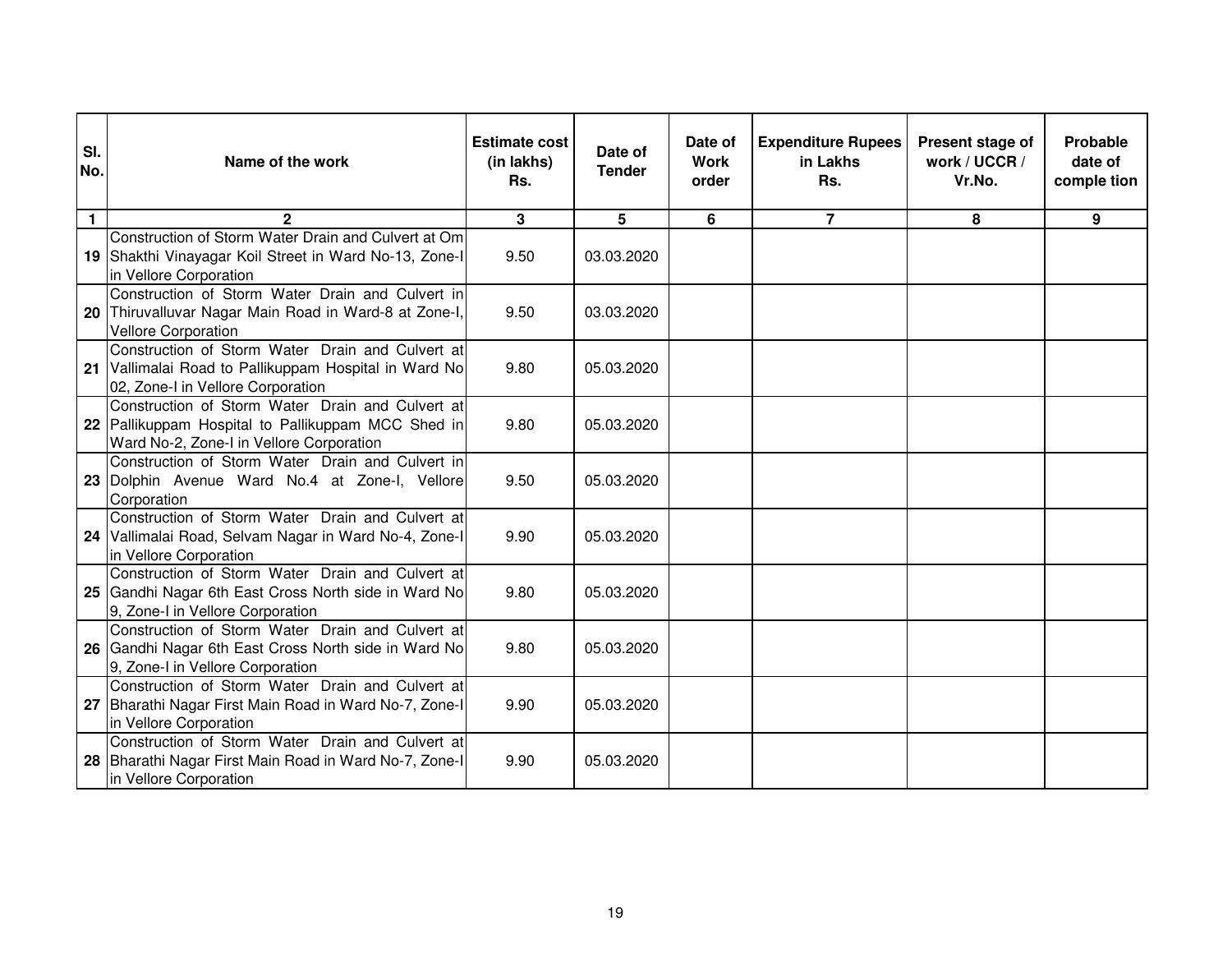| SI.<br>No.   | Name of the work                                                                                                                                                         | <b>Estimate cost</b><br>(in lakhs)<br>Rs. | Date of<br><b>Tender</b> | Date of<br><b>Work</b><br>order | <b>Expenditure Rupees</b><br>in Lakhs<br>Rs. | Present stage of<br>work / UCCR /<br>Vr.No. | Probable<br>date of<br>comple tion |
|--------------|--------------------------------------------------------------------------------------------------------------------------------------------------------------------------|-------------------------------------------|--------------------------|---------------------------------|----------------------------------------------|---------------------------------------------|------------------------------------|
| $\mathbf{1}$ | $\mathbf{2}$                                                                                                                                                             | 3                                         | 5                        | 6                               | $\overline{7}$                               | 8                                           | 9                                  |
|              | Providing Storm Water Drain and Culvert at,<br>29 Kezhakkarai Street Ward No: 01 in Zone-1, Vellore<br>Corporation                                                       | 7.50                                      | 05.03.2020               |                                 |                                              |                                             |                                    |
|              | Construction of Storm Water Drain and Culvert at<br>30 Kasthuribai Street Womens Hostel to Nehru Street in<br>Ward No-7, Zone-I in Vellore Corporation                   | 9.50                                      | 05.03.2020               |                                 |                                              |                                             |                                    |
|              | Providing Storm Water Drain and Culvert at, Bank<br>31 Colony Street Ward No: 03 in Zone-1, Vellore<br>Corporation                                                       | 5.00                                      | 05.03.2020               |                                 |                                              |                                             |                                    |
|              | Providing Aluminium Partition work for Smart City<br>32 PMC in lst Floor and IInd Floor of Corporation Main<br>Office Building at Infantry Road, Vellore Corporation.    | 3.90                                      | 06.03.2020               |                                 |                                              |                                             |                                    |
|              | Maintanance of Pumping Main at Thalayarampattu,<br>33 Thirumini, Anpoondi and sevoor in Vellore<br>Corporation Zone I                                                    | 9.90                                      | 10.03.2020               |                                 |                                              |                                             |                                    |
| 34           | Maintenance of Head Works, Motor pump installed at<br>Zone-I in Vellore Corporation                                                                                      | 9.90                                      | 10.03.2020               |                                 |                                              |                                             |                                    |
| 35           | Pumping Main Leak Arest in Thirumini to Bank nagar<br>sump in Vellore Corporation Zone I                                                                                 | 9.90                                      | 10.03.2020               |                                 |                                              |                                             |                                    |
| 36           | Supply and Delivery of 7.5HP,2HP Submersible<br>motor, Panel Board, Cable with necessary electrical<br>arrangements in ward no 1 to 15 at Zone I, Vellore<br>Corporation | 9.90                                      | 10.03.2020               |                                 |                                              |                                             |                                    |
| 37           | Supply and Delivery of 2.0HP Submersible motor,<br>Panel Board, Cable with necessary electrical<br>arrangements in ward no 8 to 15 at Zone I, Vellore<br>Corporation     | 9.90                                      | 10.03.2020               |                                 |                                              |                                             |                                    |
| 38           | Supply and Delivery of 2.0HP Submersible motor,<br>Panel Board, Cable with necessary electrical<br>arrangements in ward no 1 to 7 at Zone I, Vellore<br>Corporation      | 9.90                                      | 10.03.2020               |                                 |                                              |                                             |                                    |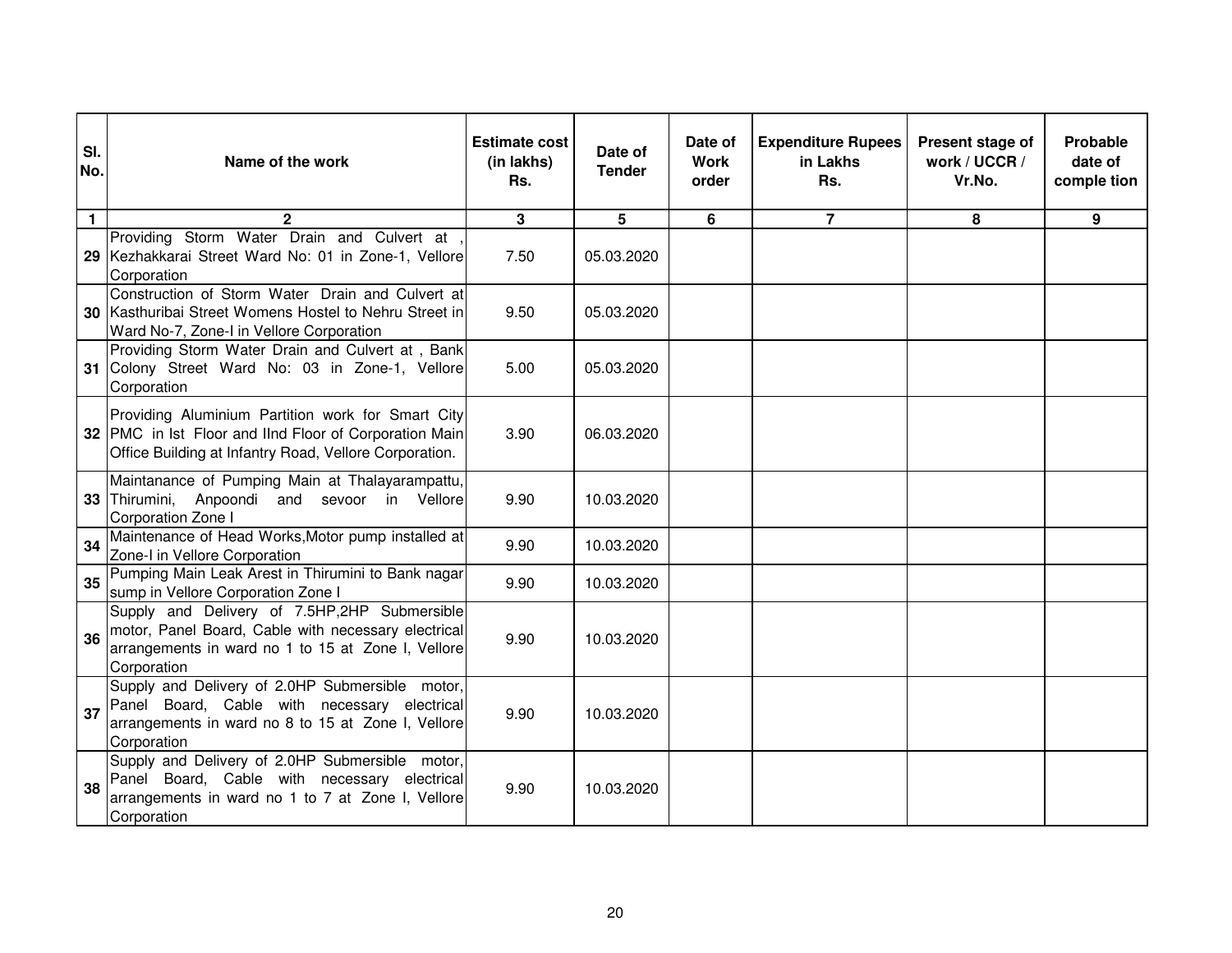| SI.<br>No.   | Name of the work                                                                                                                                                                                                                                 | <b>Estimate cost</b><br>(in lakhs)<br>Rs. | Date of<br><b>Tender</b> | Date of<br><b>Work</b><br>order | <b>Expenditure Rupees</b><br>in Lakhs<br>Rs. | Present stage of<br>work / UCCR /<br>Vr.No. | Probable<br>date of<br>comple tion |
|--------------|--------------------------------------------------------------------------------------------------------------------------------------------------------------------------------------------------------------------------------------------------|-------------------------------------------|--------------------------|---------------------------------|----------------------------------------------|---------------------------------------------|------------------------------------|
| $\mathbf{1}$ | $\overline{2}$                                                                                                                                                                                                                                   | $\overline{3}$                            | 5                        | $6\phantom{a}$                  | $\overline{7}$                               | 8                                           | 9                                  |
| 39           | Providing PVC D-Main at dhuri nagar two kulakkari<br>Ward No 7 in Zone - I                                                                                                                                                                       | 9.20                                      | 10.03.2020               |                                 |                                              |                                             |                                    |
|              | Replacement of Pumping main near Vallimalai road<br>40 and Gudiyatham road in Zone - I at Vellore<br>Corporation                                                                                                                                 | 9.90                                      | 10.03.2020               |                                 |                                              |                                             |                                    |
| 41           | Formation of Earthern Road using Well Gravel and<br>Hiring charges for Tractor Dozer for Bharathiyar<br>Nagar Area Ward No : 07 in Zone-I, Vellore<br>Corporation                                                                                | 9.90                                      | 10.03.2020               |                                 |                                              |                                             |                                    |
|              | Cosntruction of Compund Wall With Pump House<br>42 alround OHT at Bharthiyar Nagar (Near TATA<br>Motors) Zone-I, Vellore Corporation.                                                                                                            | 9.90                                      | 10.03.2020               |                                 |                                              |                                             |                                    |
|              | Providing Pumping Main Pipe Line Burst at Near TTD<br>43 Information Center (Raymond Show Room Opp.)<br>Zone-III in Vellore Corporation                                                                                                          | 2.50                                      | 11.03.2020               |                                 |                                              |                                             |                                    |
|              | Providing Gross Filled, Water Supply, Stainless Steel<br>Hand rails, SS Chair, Front Roof PPGI Sheet, AIR -<br>44 CONDITIONER, UPS and Furniture Arrangements at<br>M.P. Room, Zone III Office Campus in Zone-III,<br><b>Vellore Corporation</b> | 9.90                                      | 11.03.2020               |                                 |                                              |                                             |                                    |
|              | Construction of Storm Water Drain and Culvert at<br>45 Palavansathu, Parri Street, Cross Street in Ward No<br>42, Zone-III in Vellore Corporation                                                                                                | 9.90                                      | 12.03.2020               |                                 |                                              |                                             |                                    |
|              | Providing New Drilling Borewell with 2 Hp<br>46 Submersible motor at Otteri, Indhra Nagar in Ward<br>No.43, Zone-III, Vellore Corporation.                                                                                                       | 2.00                                      | 12.03.2020               |                                 |                                              |                                             |                                    |
| 47           | Providing BT Road at Ariyur, Saibaba Koil Street in<br>Ward No. 47, Zone - IV in Vellore Corporation                                                                                                                                             | 9.80                                      | 12.03.2020               |                                 |                                              |                                             |                                    |
| 48           | Providing BT Road at Chitteri Murugan Koil Street<br>in Ward No.47, Zone - IV in Vellore Corporation                                                                                                                                             | 8.50                                      | 12.03.2020               |                                 |                                              |                                             |                                    |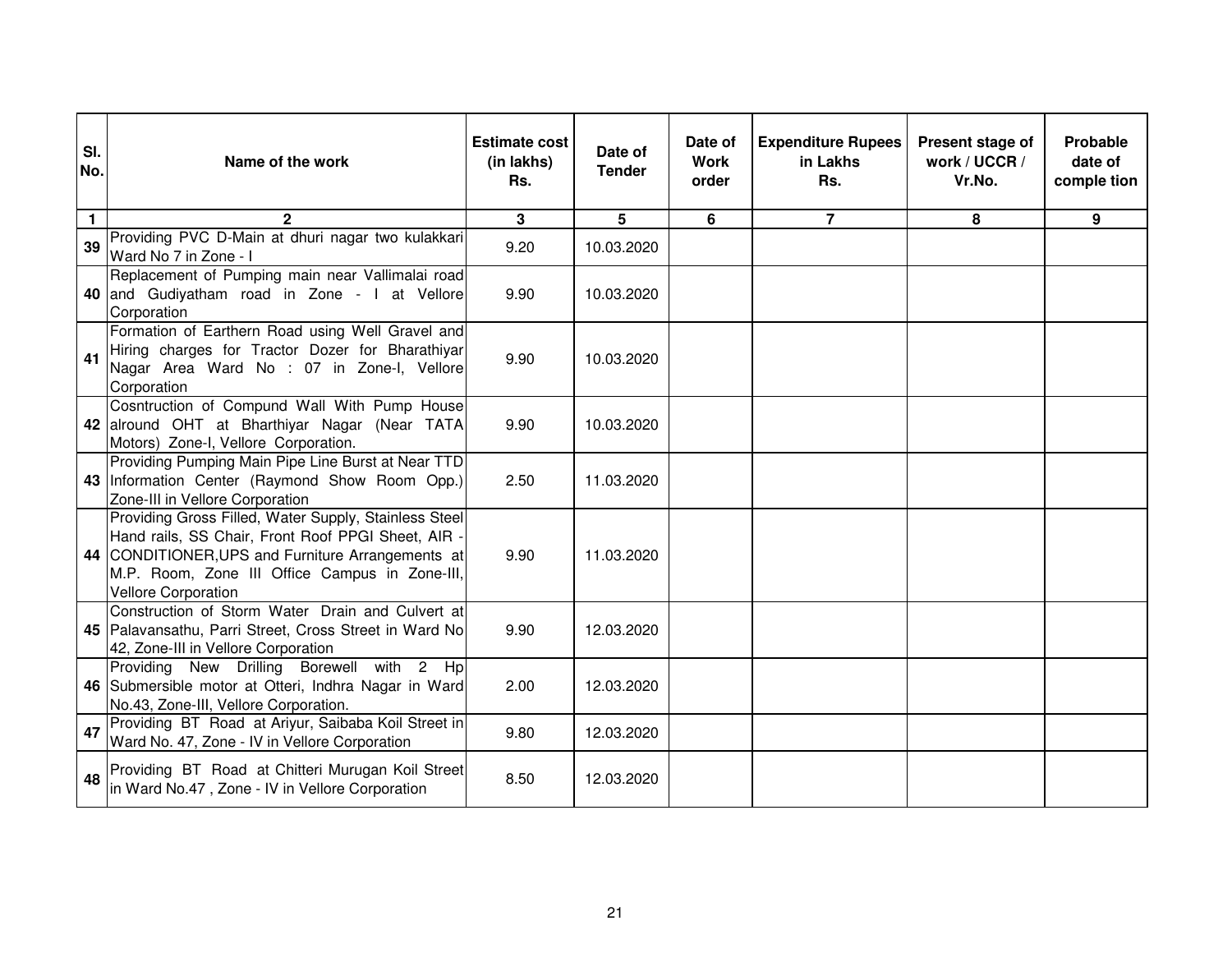| SI.<br>No.   | Name of the work                                                                                                                                                                                                                                                                                                                                                                                  | <b>Estimate cost</b><br>(in lakhs)<br>Rs. | Date of<br><b>Tender</b> | Date of<br><b>Work</b><br>order | <b>Expenditure Rupees</b><br>in Lakhs<br>Rs. | Present stage of<br>work / UCCR /<br>Vr.No. | Probable<br>date of<br>comple tion |
|--------------|---------------------------------------------------------------------------------------------------------------------------------------------------------------------------------------------------------------------------------------------------------------------------------------------------------------------------------------------------------------------------------------------------|-------------------------------------------|--------------------------|---------------------------------|----------------------------------------------|---------------------------------------------|------------------------------------|
| $\mathbf{1}$ | $\mathbf{2}$                                                                                                                                                                                                                                                                                                                                                                                      | $\mathbf{3}$                              | 5                        | 6                               | $\overline{7}$                               | 8                                           | 9                                  |
| 49           | Repair, Supply and Erection of 7.50 HP Submersible<br>Motor, Panel Board, UPVC Pipe, Cable for Existing<br>Borewells with 90 mm PVC Pipeline Ward No.48,<br>Zone-IV in Vellore Corporation.                                                                                                                                                                                                       | 4.80                                      | 12.03.2020               |                                 |                                              |                                             |                                    |
| 50           | Repair, Supply and Erection of 2 HP Submersible<br>Motor, Panel Board and UPVC Pipe for Existing<br>Borewells at Chinna Chitteri Pillaiyar Koil Street,<br>Ganesapuram in Ward No.47, Ariyur kasthuri Bhai<br>Street, Nambirajapuram, Thiruvalluvar nagar, Nehru<br>Street, Gandhi Nagar, A.G Nagar, Pudhu Street and<br>Pudhu Street Extension in Ward No.48, Zone-IV in<br>Vellore Corporation. | 9.80                                      | 12.03.2020               |                                 |                                              |                                             |                                    |
|              | Providing BT Road at Ariyur Ammaiappan Nagar<br>51 Main Street in Ward No.48, Zone - IV in Vellore<br>Corporation                                                                                                                                                                                                                                                                                 | 8.40                                      | 12.03.2020               |                                 |                                              |                                             |                                    |
|              | Providing BT Road at Ariyur Ammaiappan Nagar<br>52 Cross Street 1 & 2 in Ward No.48, Zone - IV in<br><b>Vellore Corporation</b>                                                                                                                                                                                                                                                                   | 8.20                                      | 12.03.2020               |                                 |                                              |                                             |                                    |
|              | Construction of Storm Water Drain and Culvert at<br>53 Palavansathu, C.M. Nagar in Ward No 45, Zone-III in<br><b>Vellore Corporation</b>                                                                                                                                                                                                                                                          | 9.90                                      | 12.03.2020               |                                 |                                              |                                             |                                    |
|              | Construction of Storm Water Drain and Culvert at<br>54 Palavansathu, Kulathumetu Street in Ward No 45,<br>Zone-III in Vellore Corporation                                                                                                                                                                                                                                                         | 9.90                                      | 12.03.2020               |                                 |                                              |                                             |                                    |
|              | Construction of Storm Water Drain and Culvert at<br>55 Palavansathu, Kalainjar Nagar in Ward No 45, Zone-<br>III in Vellore Corporation                                                                                                                                                                                                                                                           | 9.90                                      | 12.03.2020               |                                 |                                              |                                             |                                    |
|              | Construction of Storm Water Drain and Culvert at<br>56 Palavansathu, Kamarajar Street and Cross Street in<br>Ward No 42, Zone-III in Vellore Corporation                                                                                                                                                                                                                                          | 9.90                                      | 12.03.2020               |                                 |                                              |                                             |                                    |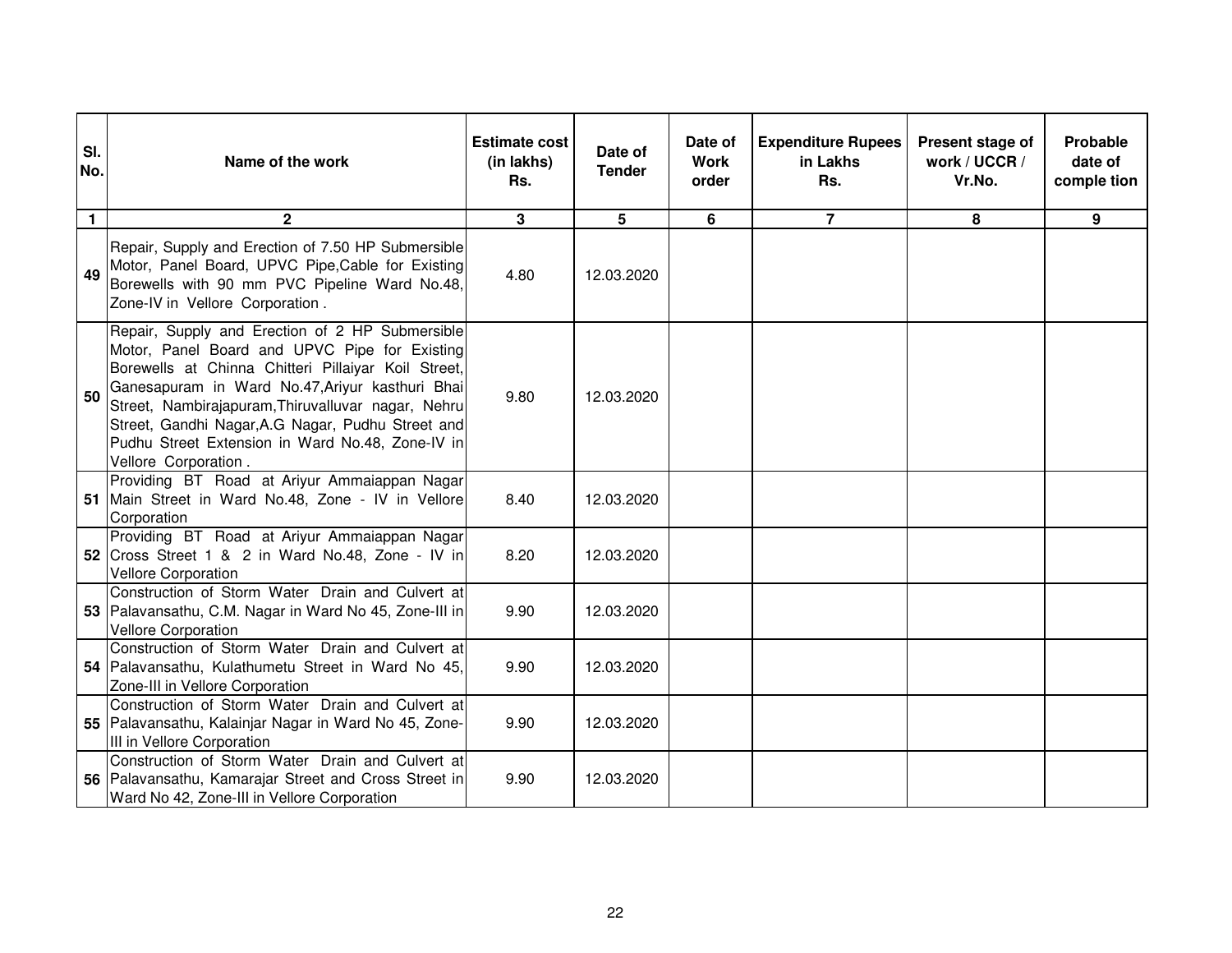| SI.<br>No.   | Name of the work                                                                                                                                           | <b>Estimate cost</b><br>(in lakhs)<br>Rs. | Date of<br><b>Tender</b> | Date of<br><b>Work</b><br>order | <b>Expenditure Rupees</b><br>in Lakhs<br>Rs. | Present stage of<br>work / UCCR /<br>Vr.No. | Probable<br>date of<br>comple tion |
|--------------|------------------------------------------------------------------------------------------------------------------------------------------------------------|-------------------------------------------|--------------------------|---------------------------------|----------------------------------------------|---------------------------------------------|------------------------------------|
| $\mathbf{1}$ | $\mathbf{2}$                                                                                                                                               | $\mathbf{3}$                              | 5                        | 6                               | $\overline{7}$                               | 8                                           | 9                                  |
|              | Construction of Storm Water Drain and Culvert at<br>57 Palavansathu, RajivGandhi Street and Cross Street<br>in Ward No 42, Zone-III in Vellore Corporation | 9.90                                      | 12.03.2020               |                                 |                                              |                                             |                                    |
|              | Construction of Storm Water Drain and Culvert at<br>58 Palavansathu, Thiruvalluvar Street in Ward No 42,<br>Zone-III in Vellore Corporation                | 9.90                                      | 12.03.2020               |                                 |                                              |                                             |                                    |
|              | Construction of Storm Water Drain and Culvert at<br>59 Palavansathu, Bajanai Koil Street in Ward No 42,<br>Zone-III in Vellore Corporation                 | 9.90                                      | 12.03.2020               |                                 |                                              |                                             |                                    |
|              | Construction of Storm Water Drain and Culvert at<br>60 Palavansathu, Avai Nagar in Ward No 45, Zone-III in<br><b>Vellore Corporation</b>                   | 9.90                                      | 12.03.2020               |                                 |                                              |                                             |                                    |
|              | Construction of Storm Water Drain and Culvert at<br>61 Palavansathu, Parri Street in Ward No 42, Zone-III in<br><b>Vellore Corporation</b>                 | 9.90                                      | 12.03.2020               |                                 |                                              |                                             |                                    |
|              | Construction of Storm Water Drain and CC Pavement<br>62 at Kannigapuram, Murugan Nagar in Ward No 44,<br>Zone-III in Vellore Corporation                   | 8.80                                      | 12.03.2020               |                                 |                                              |                                             |                                    |
|              | Providing Storm Water Drain and Culvert at<br>63 Kilithanpattarai Thamarai Kulam Ward No: 05 in Zone<br>1, Vellore Corporation                             | 15.00                                     | 24.03.2020               |                                 |                                              |                                             |                                    |
|              | Construction of New Building with Toilet for<br>64 Corporation School @ Kulakari Area, Ward No: 7 in<br>Zone- I, Vellore Corporation.                      | 19.90                                     | 24.03.2020               |                                 |                                              |                                             |                                    |
|              | Construction of New Building for Corporation<br>65 Aruppumadu School @ Ward No :10 in Zone- I,<br>Vellore Corporation.                                     | 15.00                                     | 24.03.2020               |                                 |                                              |                                             |                                    |
|              | Labour charges For pipe line burst in Distribution<br>66 Pipe Line Ward No: 39 to 45 in Zone-III, Vellore<br>Corporation                                   | 3.50                                      | 24.03.2020               |                                 |                                              |                                             |                                    |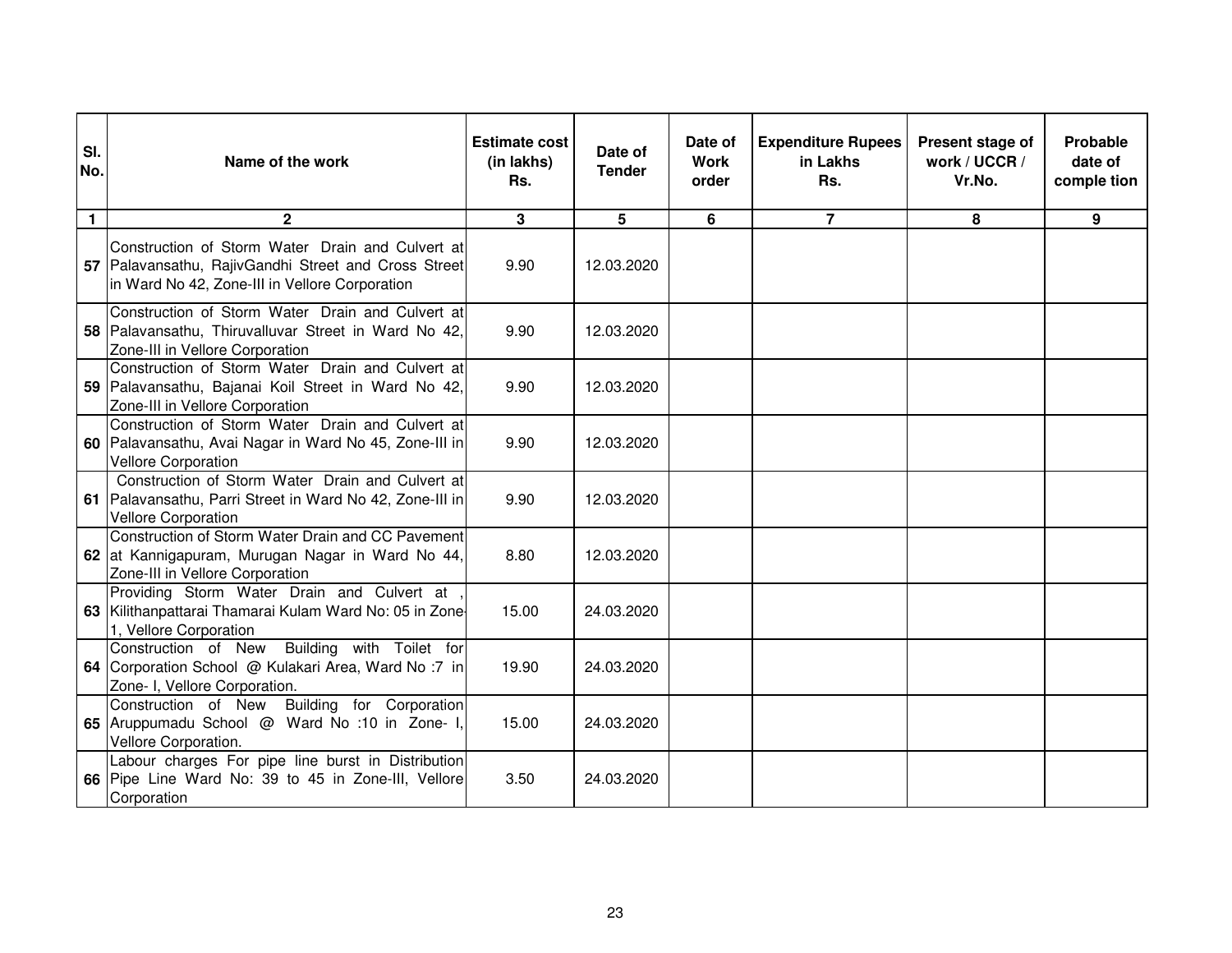| SI.<br>No.   | Name of the work                                                                                                                                                         | <b>Estimate cost</b><br>(in lakhs)<br>Rs. | Date of<br><b>Tender</b> | Date of<br><b>Work</b><br>order | <b>Expenditure Rupees</b><br>in Lakhs<br>Rs. | Present stage of<br>work / UCCR /<br>Vr.No. | Probable<br>date of<br>comple tion |
|--------------|--------------------------------------------------------------------------------------------------------------------------------------------------------------------------|-------------------------------------------|--------------------------|---------------------------------|----------------------------------------------|---------------------------------------------|------------------------------------|
| $\mathbf{1}$ | 2                                                                                                                                                                        | 3                                         | 5                        | 6                               | $\overline{7}$                               | 8                                           | 9                                  |
|              | Labour charges For pipe line burst in Distribution<br>67 Pipe Line Ward No: 31 to 38 in Zone-III Vellore<br>Corporation                                                  | 3.50                                      | 24.03.2020               |                                 |                                              |                                             |                                    |
|              | Repair and Maintenance of Pumping Main Pipeline<br>68 Installed at Ward No. 31 to 45 in Zone-III, Vellore<br>Corporation                                                 | 5.00                                      | 24.03.2020               |                                 |                                              |                                             |                                    |
| 69           | Repair and Maintenance of Power Pump and Mini<br>Installed<br>Pumps<br>at<br>Ward<br>Power<br>No.<br>16,25,26,27,28,29 & 30 installed in Zone-II, Vellore<br>Corporation | 9.80                                      | 24.03.2020               |                                 |                                              |                                             |                                    |
| 70           | Repair and Maintenance of Power Pump and Mini<br>Installed<br>Power<br>Pumps<br>at<br>Ward<br>No.<br>16,25,26,27,28,29 & 30 installed in Zone-II, Vellore<br>Corporation | 9.80                                      | 24.03.2020               |                                 |                                              |                                             |                                    |
| 71           | Rewinding of 100HP Motor at Ponnai Pumping Head<br>works station in Vellore Corporation                                                                                  | 9.60                                      | 24.03.2020               |                                 |                                              |                                             |                                    |
|              | Maintenance of Pumping Main and Distribution<br>72 Pipeline Installed at Old Vellore Ward No.<br>16,25,26,27,28,29,&30 in Zone-II, Vellore Corporation                   | 6.90                                      | 24.03.2020               |                                 |                                              |                                             |                                    |
| 73           | Maintenance of Pumping Main and Distribution<br>Pipeline Installed at Old Vellore Ward No.<br>17,18,19,20,21,22,23&24 in Zone-II,<br>Vellore<br>Corporation              | 6.90                                      | 24.03.2020               |                                 |                                              |                                             |                                    |
| 74           | Providing BT Road at Nadu Street South Side in<br>Ward No.42 Zone - III, Vellore Corporation                                                                             | 9.90                                      | 24.03.2020               |                                 |                                              |                                             |                                    |
| 75           | Providing BT Road at Nadu Street South Side in<br>Ward No.42 Zone - III, Vellore Corporation                                                                             | 9.90                                      | 24.03.2020               |                                 |                                              |                                             |                                    |
| 76           | Providing BT Road at Bajanai Koil Street West Side<br>in Ward No.42 Zone - III, Vellore Corporation                                                                      | 9.90                                      | 24.03.2020               |                                 |                                              |                                             |                                    |
| 77           | Providing BT Road at Bajanai Koil Street East Side<br>in Ward No.42 Zone - III, Vellore Corporation                                                                      | 9.90                                      | 24.03.2020               |                                 |                                              |                                             |                                    |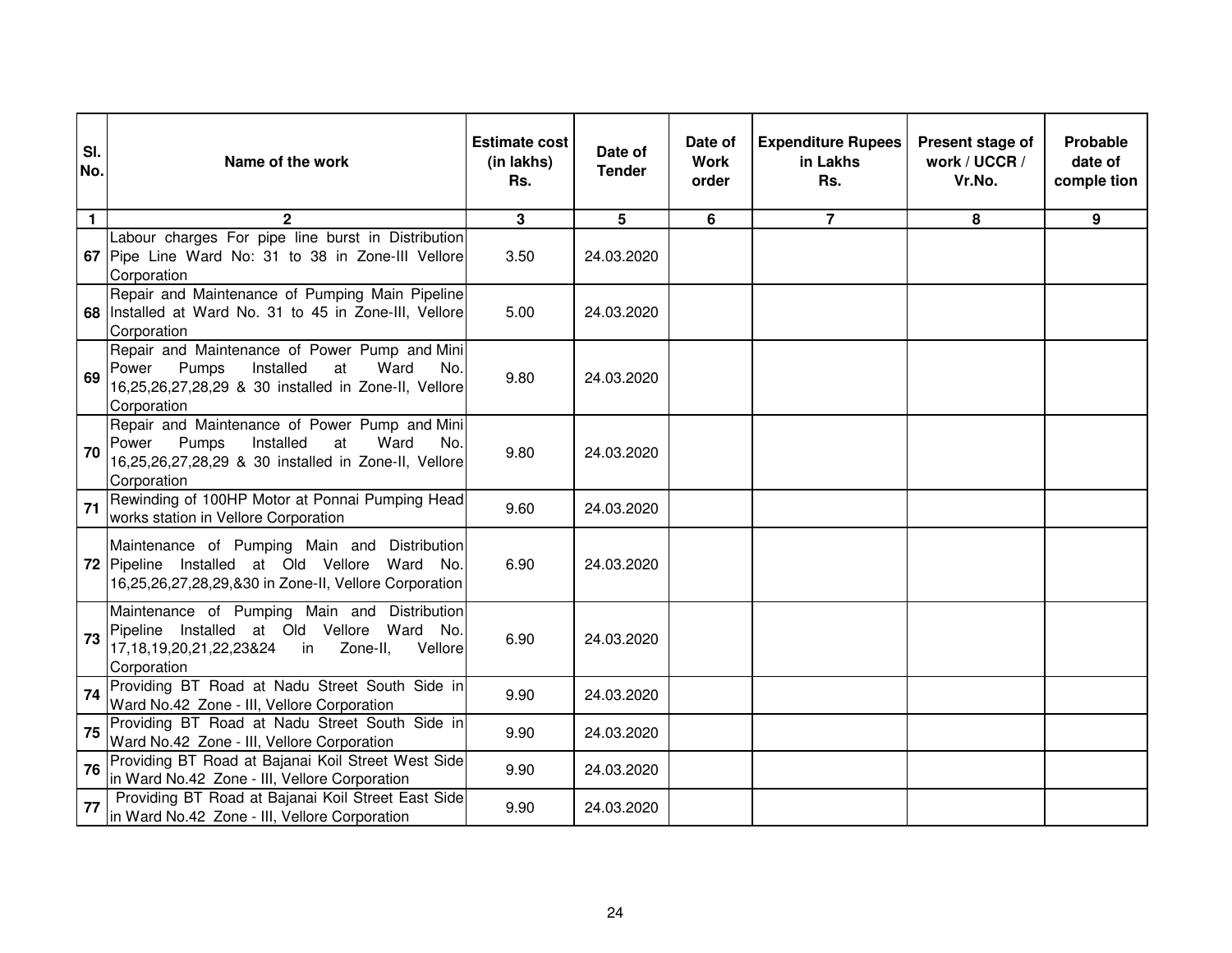| SI.<br>No.   | Name of the work                                                                                                                                                            | <b>Estimate cost</b><br>(in lakhs)<br>Rs. | Date of<br><b>Tender</b> | Date of<br><b>Work</b><br>order | <b>Expenditure Rupees</b><br>in Lakhs<br>Rs. | Present stage of<br>work / UCCR /<br>Vr.No. | Probable<br>date of<br>comple tion |
|--------------|-----------------------------------------------------------------------------------------------------------------------------------------------------------------------------|-------------------------------------------|--------------------------|---------------------------------|----------------------------------------------|---------------------------------------------|------------------------------------|
| $\mathbf{1}$ | $\mathbf{c}$                                                                                                                                                                | 3                                         | 5                        | $6\phantom{1}$                  | $\overline{7}$                               | 8                                           | 9                                  |
| 78           | Providing BT Road at Thennamaram Street West<br>Side in Ward No.42 Zone - III, Vellore Corporation                                                                          | 9.90                                      | 24.03.2020               |                                 |                                              |                                             |                                    |
| 79           | Providing BT Road at Thennamaram Street East Side<br>in Ward No.42 Zone - III, Vellore Corporation                                                                          | 9.90                                      | 24.03.2020               |                                 |                                              |                                             |                                    |
|              | Construction of Storm Water Drain and Culvert at<br>80 Palavansathu, MGR Nagar in Ward No 45, Zone-III in<br><b>Vellore Corporation</b>                                     | 9.90                                      | 24.03.2020               |                                 |                                              |                                             |                                    |
|              | Construction of Storm Water Drain and Culvert at<br>81 Palavansathu, MGR Nagar Cross Streets in Ward No<br>45, Zone-III in Vellore Corporation                              | 9.90                                      | 24.03.2020               |                                 |                                              |                                             |                                    |
| 82           | Providing New Drilling Borewell with 2 HP<br>Submersible Motor at Gangaiamman Koil Street<br>(Near Desia Hr.Sec. School) in Ward.No.43, Zone -<br>III, Vellore Corporation. | 2.00                                      | 24.03.2020               |                                 |                                              |                                             |                                    |
|              | Providing BT Road From kanathupattarai Junction to<br>83 Ariyur Approach Road Junction in Ward No.48, Zone<br>- IV in Vellore Corporation                                   | 9.90                                      | 24.03.2020               |                                 |                                              |                                             |                                    |
|              | Providing BT Road From Avarampalayam Junction<br>84 to Ariyur Approach Road Junction in Ward No.48<br>,Zone - IV in Vellore Corporation                                     | 9.80                                      | 24.03.2020               |                                 |                                              |                                             |                                    |
|              | Providing BT Road at Avarampalayam Bajanai Koil<br>85 Street in Ward. No.47 , Zone - IV in Vellore<br>Corporation.                                                          | 9.90                                      | 24.03.2020               |                                 |                                              |                                             |                                    |
|              | Providing BT Road at Avarampalayam Pillaiyar koil<br>86 Street in Ward No.47 , Zone - IV in Vellore<br>Corporation                                                          | 9.90                                      | 24.03.2020               |                                 |                                              |                                             |                                    |
| 87           | Providing BT Road at Chitteri Kumaravel Nagar in<br>Ward No.47, Zone - IV in Vellore Corporation.                                                                           | 8.40                                      | 24.03.2020               |                                 |                                              |                                             |                                    |
| 88           | Providing BT Road at Chitteri B.K Nagar in Ward<br>No.47, Zone - IV in Vellore Corporation                                                                                  | 8.40                                      | 24.03.2020               |                                 |                                              |                                             |                                    |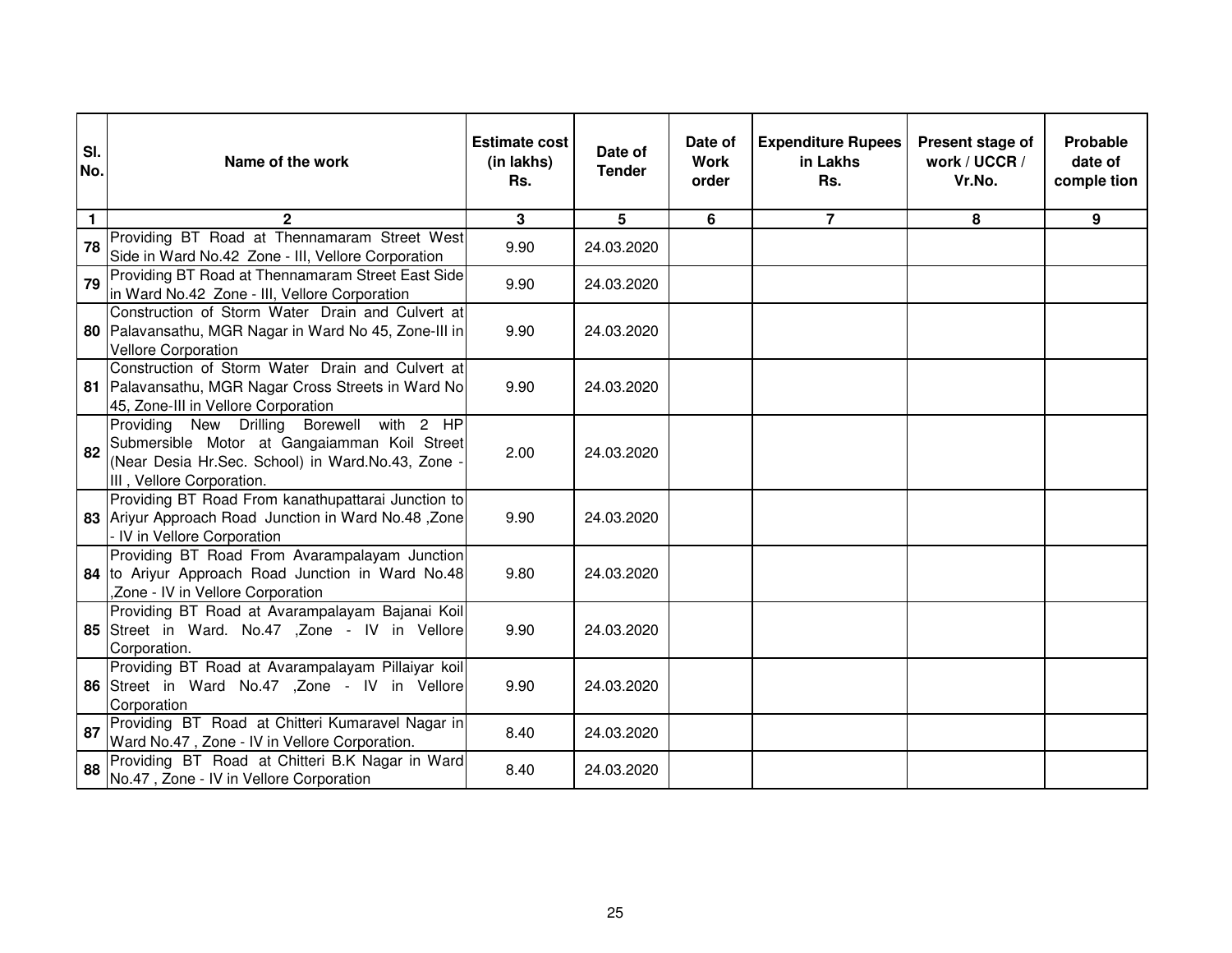| SI.<br>No.   | Name of the work                                                                                                                                                                     | <b>Estimate cost</b><br>(in lakhs)<br>Rs. | Date of<br><b>Tender</b> | Date of<br><b>Work</b><br>order | <b>Expenditure Rupees</b><br>in Lakhs<br>Rs. | Present stage of<br>work / UCCR /<br>Vr.No. | Probable<br>date of<br>comple tion |
|--------------|--------------------------------------------------------------------------------------------------------------------------------------------------------------------------------------|-------------------------------------------|--------------------------|---------------------------------|----------------------------------------------|---------------------------------------------|------------------------------------|
| $\mathbf{1}$ | $\overline{2}$                                                                                                                                                                       | $\mathbf{3}$                              | 5                        | 6                               | $\overline{7}$                               | 8                                           | 9                                  |
|              | Construction of Drain and Culvert at Old Bus Stand<br>89 Commisary Bazzar Junction to Thiruvalluvar Status in<br>Zone -II, Vellore Corporation.                                      | 9.90                                      | 24.03.2020               |                                 |                                              |                                             |                                    |
|              | Construction of Drain and Culvert at Thiruvalluvar<br>90 Status to Alangar Hotel Junction in Zone -II, Vellore<br>Corporation.                                                       | 9.80                                      | 24.03.2020               |                                 |                                              |                                             |                                    |
| 91           | Construction of Drain and Culvert at Alangar Hotel<br>to memorial Pillar in Zone -II, Vellore Corporation.                                                                           | 9.70                                      | 24.03.2020               |                                 |                                              |                                             |                                    |
|              | Construction of Drain and Culvert at Old Bus Stand<br>92   memorial Pillar to Town Hall in Zone -II, Vellore<br>Corporation.                                                         | 9.95                                      | 24.03.2020               |                                 |                                              |                                             |                                    |
| 93           | Construction of Room, New Borewell 2.HP Motor and<br>Supply and Fixing RO Plant 2000 LPH at Near<br>Nadumootour OHT in Ward No:2 at Zone-I, Vellore<br>Corporation                   | 15.00                                     | 27.03.2020               |                                 |                                              |                                             |                                    |
| 94           | Construction of Room, New Borewell 2.HP Motor and<br>Supply and Fixing RO Plant 2000 LPH at Near<br>Sundhariamman Koil OHT in Ward No 3 at Zone 1,<br><b>Vellore Corporation</b>     | 15.00                                     | 27.03.2020               |                                 |                                              |                                             |                                    |
|              | Construction of Room and Supply and Fixing RO<br>95 Plant 1000 LPH at Near Machine Compound OHT in<br>Ward No 4 at Zone 1, Vellore Corporation                                       | 12.00                                     | 27.03.2020               |                                 |                                              |                                             |                                    |
| 96           | Construction of Room, New Borewell 2.HP Motor and<br>Supply and Fixing RO Plant 2000 LPH at<br>Agaravaram Area in Ward No 4 at Zone 1, Vellore<br>Corporation                        | 15.00                                     | 27.03.2020               |                                 |                                              |                                             |                                    |
| 97           | Providing Weathering Course, Pressed Tiles and<br>Roof Tiles of Existing Room and Supply and Fixing<br>RO Plant 2000 LPH at Kulakarai in Ward No 7 at<br>Zone 1, Vellore Corporation | 10.00                                     | 27.03.2020               |                                 |                                              |                                             |                                    |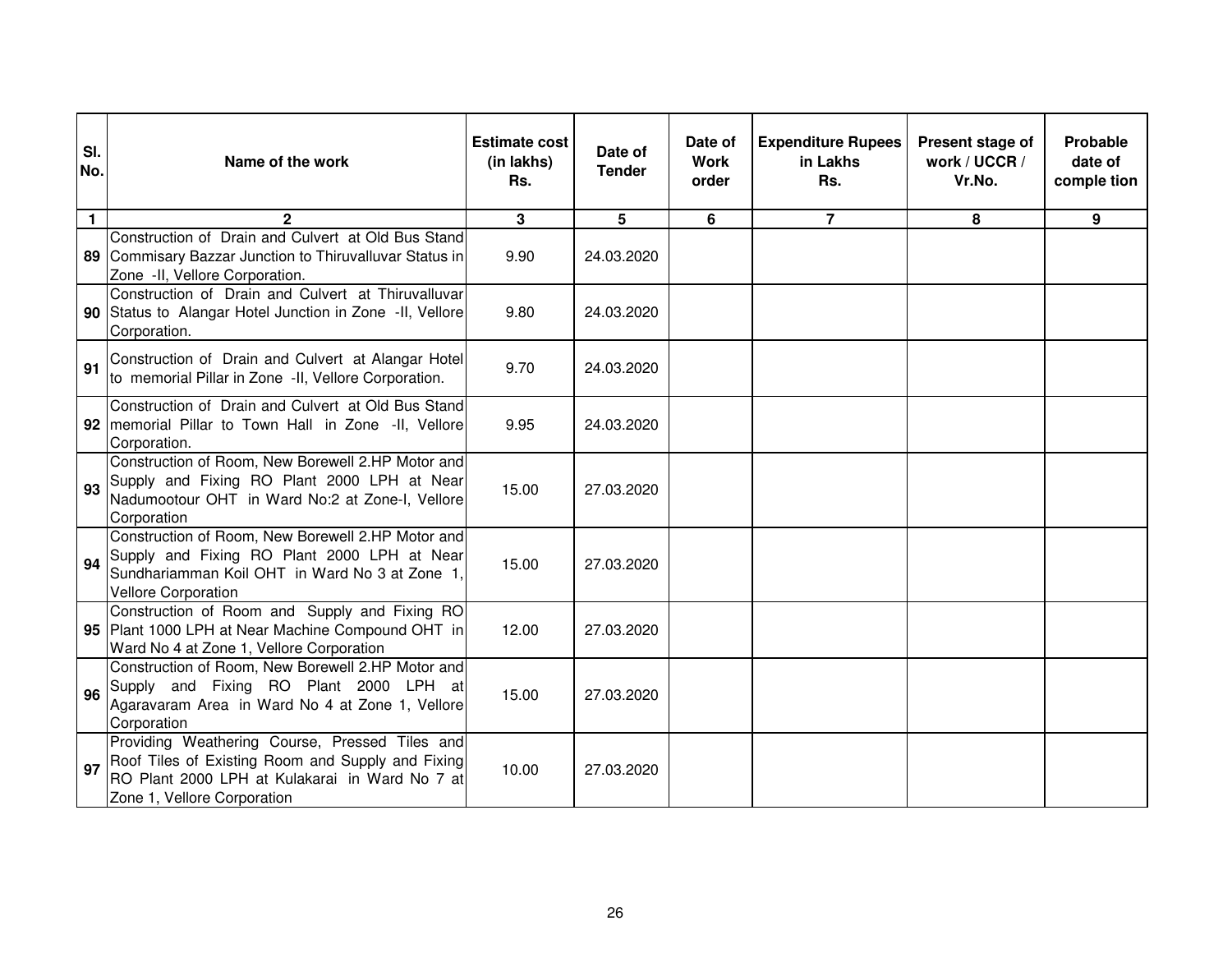| SI.<br>No.   | Name of the work                                                                                                                                                        | <b>Estimate cost</b><br>(in lakhs)<br>Rs. | Date of<br><b>Tender</b> | Date of<br><b>Work</b><br>order | <b>Expenditure Rupees</b><br>in Lakhs<br>Rs. | Present stage of<br>work / UCCR /<br>Vr.No. | Probable<br>date of<br>comple tion |
|--------------|-------------------------------------------------------------------------------------------------------------------------------------------------------------------------|-------------------------------------------|--------------------------|---------------------------------|----------------------------------------------|---------------------------------------------|------------------------------------|
| $\mathbf{1}$ | $\mathbf{2}$                                                                                                                                                            | 3                                         | 5                        | 6                               | $\overline{7}$                               | 8                                           | 9                                  |
|              | Construction of Room, New Borewell 2.HP Motor and<br>98 Supply and Fixing RO Plant 2000 LPH at Old Katpadi<br>OHT in Ward No 8 at Zone 1, Vellore Corporation           | 15.00                                     | 27.03.2020               |                                 |                                              |                                             |                                    |
|              | Construction of Room, New Borewell 2.HP Motor and<br>99 Supply and Fixing RO Plant 2000 LPH at Kalinjur in<br>Ward No 11 at Zone 1, Vellore Corporation                 | 15.00                                     | 27.03.2020               |                                 |                                              |                                             |                                    |
|              | Construction of Storm Water Drain and Culvert at<br>100 Thenamara Street in Ward No:26, Zone - II, Vellore<br>Corporation.                                              | 4.10                                      | 31.03.2020               |                                 |                                              |                                             |                                    |
|              | Construction of Storm water Drain and Culvert at<br>101 VOC Nagar Amma Unavagam backside, Ward<br>No.24, in Zone-II, Vellore Corporation                                | 5.10                                      | 31.03.2020               |                                 |                                              |                                             |                                    |
|              | Construction of Storm water Drain and Culvert at<br>102 Vasantham Nagar, Ward No.20, in Zone-II, Vellore<br>Corporation                                                 | 8.10                                      | 31.03.2020               |                                 |                                              |                                             |                                    |
|              | 103 Construction of strom water drain at nainiyappan<br>Street, Ward No:16 in Zone-II, Vellore Corporation                                                              | 6.70                                      | 31.03.2020               |                                 |                                              |                                             |                                    |
| 104          | Construction of Strom Water at Solapuri Amman<br>Street, Ward No:27 in Zone-II, Vellore Corporation                                                                     | 6.70                                      | 31.03.2020               |                                 |                                              |                                             |                                    |
|              | Construction of strom water drain at kirubarandha<br>105 variyar Street, Ward No:21 in Zone-II, Vellore<br>Corporation                                                  | 6.70                                      | 31.03.2020               |                                 |                                              |                                             |                                    |
|              | Providing Distribution Water Supply feeder Line and<br>106 Construction of Culvert at Padavettamman Koil Street<br>ward 26, Thottapalayam Zone-II, Vellore Corporation. | 4.20                                      | 31.03.2020               |                                 |                                              |                                             |                                    |
|              | Construction of Storm Water Drain and Culvert at<br>107 Bishop Devid Nagar Ward No 33, Zone-III in Vellore<br>Corporation                                               | 10.00                                     | 31.03.2020               |                                 |                                              |                                             |                                    |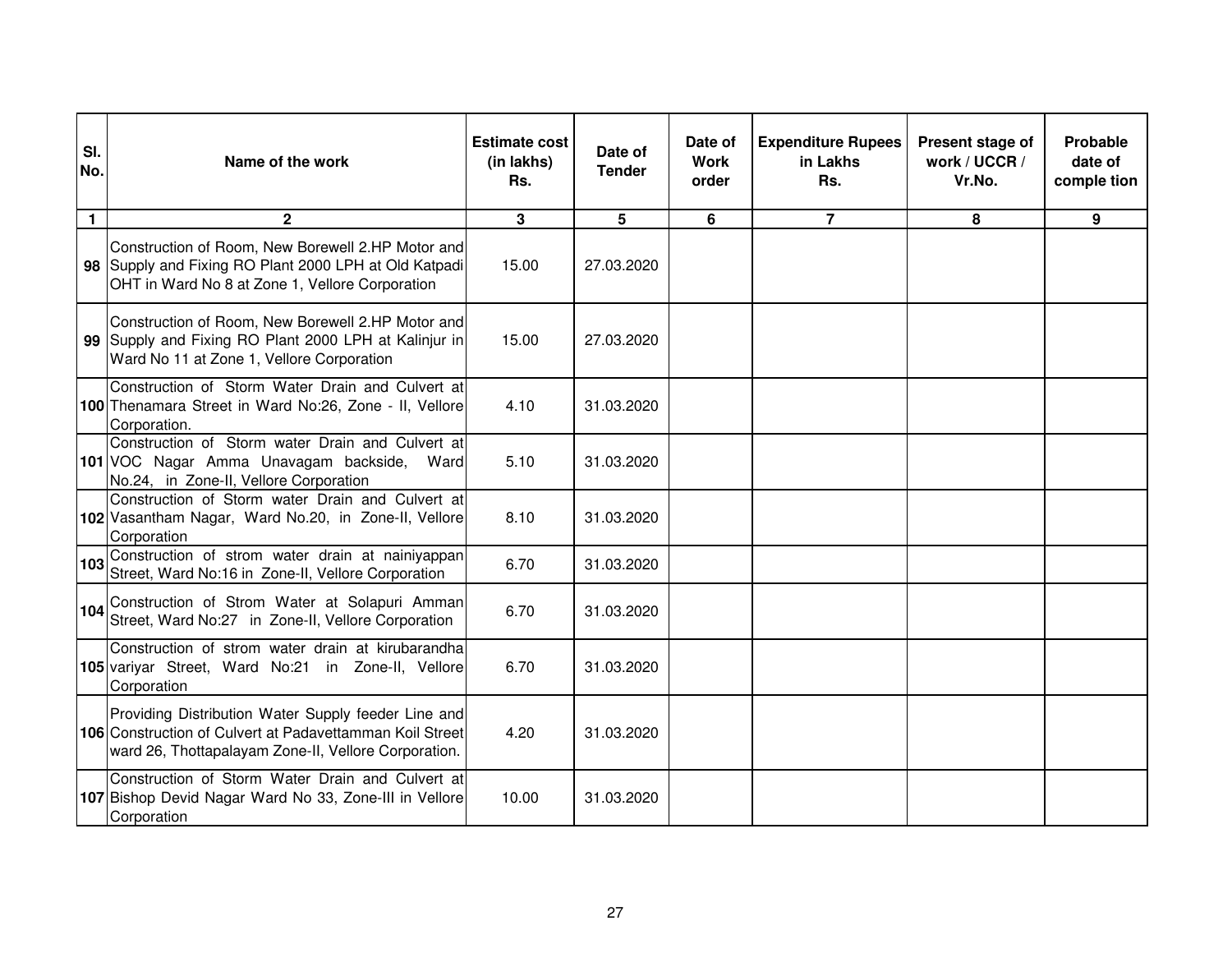| SI.<br>No.   | Name of the work                                                                                                                                                              | <b>Estimate cost</b><br>(in lakhs)<br>Rs. | Date of<br><b>Tender</b> | Date of<br><b>Work</b><br>order | <b>Expenditure Rupees</b><br>in Lakhs<br>Rs. | Present stage of<br>work / UCCR /<br>Vr.No. | Probable<br>date of<br>comple tion |
|--------------|-------------------------------------------------------------------------------------------------------------------------------------------------------------------------------|-------------------------------------------|--------------------------|---------------------------------|----------------------------------------------|---------------------------------------------|------------------------------------|
| $\mathbf{1}$ | $\overline{2}$                                                                                                                                                                | 3                                         | 5                        | 6                               | $\overline{7}$                               | 8                                           | 9                                  |
|              | Construction of Storm Water Drain and Culvert at<br>108 Anna Nagar in Ward No 39, Zone-III in Vellore<br>Corporation                                                          | 10.00                                     | 31.03.2020               |                                 |                                              |                                             |                                    |
| 109          | Construction of Storm Water Drain at E.V.R. Salai,<br>Saibaba Salai and Culvert at Anna Salai and<br>Bharthidasen Salai in Ward No 36, Zone-III in Vellore<br>Corporation     | 10.00                                     | 31.03.2020               |                                 |                                              |                                             |                                    |
|              | Construction of Storm Water Drain and Culvert at<br>110 Masilamani Street in Ward No 34, Zone-III in Vellore<br>Corporation                                                   | 10.00                                     | 31.03.2020               |                                 |                                              |                                             |                                    |
|              | Construction of Storm Water Drain and Culvert at<br>111 Pasumpon Mutthuramalingam 2nd Street, Ward No<br>36, Zone-III in Vellore Corporation                                  | 10.00                                     | 31.03.2020               |                                 |                                              |                                             |                                    |
|              | Construction of Storm Water Drain and Culvert at<br>112 Aathimaram Street to New Town Hospital Street in<br>Ward No 34, Zone-III in Vellore Corporation                       | 10.00                                     | 31.03.2020               |                                 |                                              |                                             |                                    |
|              | Construction of Storm Water Drain and Culvert at<br>113 Aathimaram Street to New Town Hospital Street in<br>Ward No 34, Zone-III in Vellore Corporation                       | 10.00                                     | 31.03.2020               |                                 |                                              |                                             |                                    |
| 114          | Construction of Storm Water Drain and Culvert at<br>Kalas Kothandaramar Koil Street and Kalas<br>Nimanthakara Street in Ward No 34, Zone-III in<br><b>Vellore Corporation</b> | 10.00                                     | 31.03.2020               |                                 |                                              |                                             |                                    |
|              | Construction of Storm Water Drain and Culvert at<br>115 LPM Street and Ward No 32, Zone-III in Vellore<br>Corporation                                                         | 10.00                                     | 31.03.2020               |                                 |                                              |                                             |                                    |
|              | Construction of Storm Water Drain and Culvert at<br>116 Rathinam Layout in Ward No 40, Zone-III in Vellore<br>Corporation                                                     | 10.00                                     | 31.03.2020               |                                 |                                              |                                             |                                    |
|              | Construction of Storm Water Drain and Culvert at<br>117 Sasthiri Nagar in Ward No 40, Zone-III in Vellore<br>Corporation                                                      | 10.00                                     | 31.03.2020               |                                 |                                              |                                             |                                    |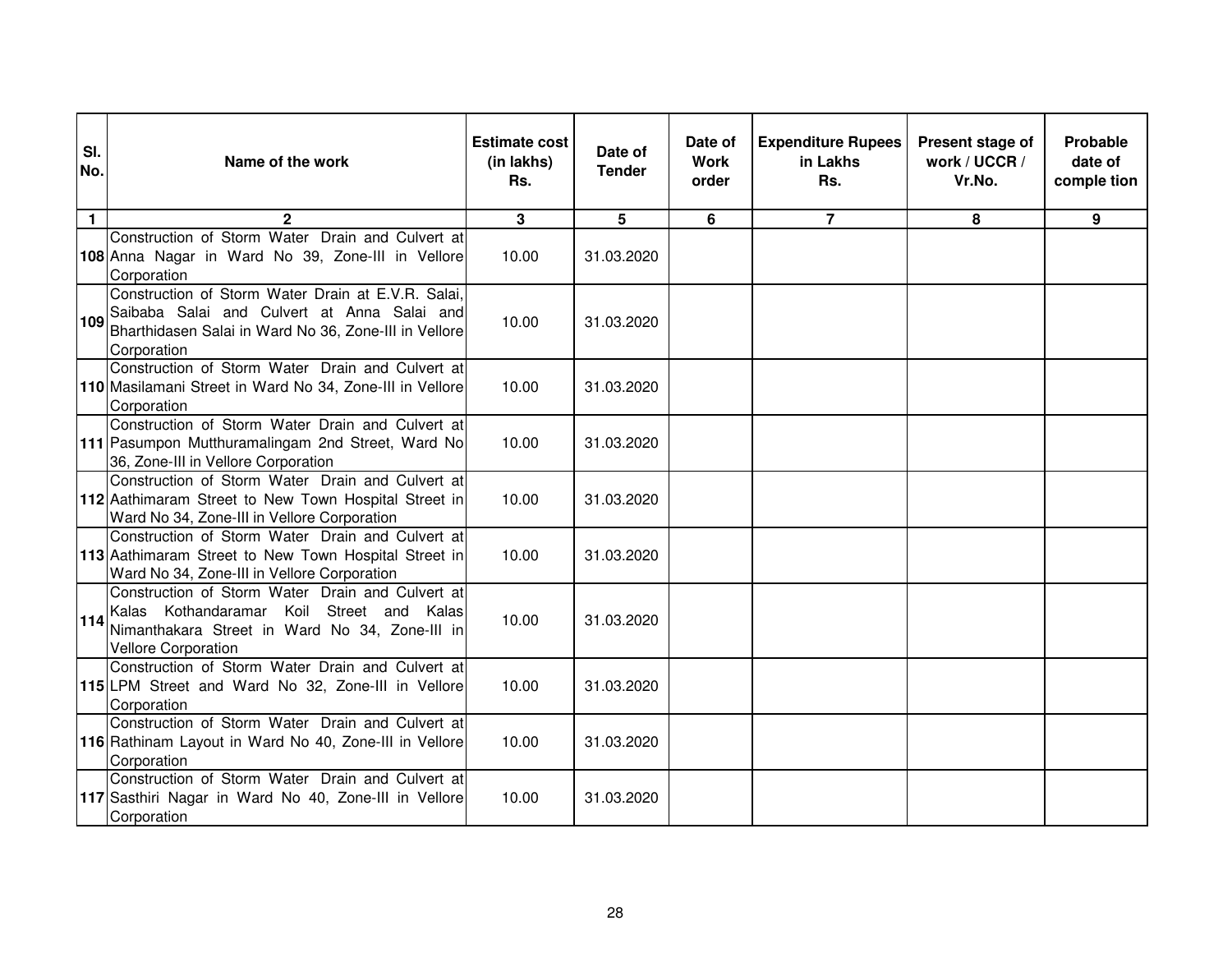| SI.<br>No.   | Name of the work                                                                                                                                                             | <b>Estimate cost</b><br>(in lakhs)<br>Rs. | Date of<br><b>Tender</b> | Date of<br><b>Work</b><br>order | <b>Expenditure Rupees</b><br>in Lakhs<br>Rs. | Present stage of<br>work / UCCR /<br>Vr.No. | Probable<br>date of<br>comple tion |
|--------------|------------------------------------------------------------------------------------------------------------------------------------------------------------------------------|-------------------------------------------|--------------------------|---------------------------------|----------------------------------------------|---------------------------------------------|------------------------------------|
| $\mathbf{1}$ | $\mathbf{2}$                                                                                                                                                                 | $\mathbf{3}$                              | 5                        | 6                               | $\overline{7}$                               | 8                                           | 9                                  |
|              | Construction of Storm Water Drain and Culvert at<br>118 Jabar Thoppu in Ward No 38, Zone-III in Vellore<br>Corporation                                                       | 10.00                                     | 31.03.2020               |                                 |                                              |                                             |                                    |
|              | Construction of Storm Water Drain and Culvert at<br>119 Sathasivam Layout in Ward No 37, Zone-III in Vellore<br>Corporation                                                  | 10.00                                     | 31.03.2020               |                                 |                                              |                                             |                                    |
|              | Construction of Storm Water Drain and Culvert at<br>120 Ramachari Street in Ward No 34, Zone-III in Vellore<br>Corporation                                                   | 8.50                                      | 31.03.2020               |                                 |                                              |                                             |                                    |
| 121          | Providing of Storm Water Drain Sathukaramadam<br>1st Street Ward No:32 and Construction of Culvert at<br>Valliammal Street in Ward No 36, Zone-III in Vellore<br>Corporation | 9.90                                      | 31.03.2020               |                                 |                                              |                                             |                                    |
|              | Construction of Storm Water Drain and Culvert at<br>122 Ammanakutai Road North Side in Ward No 37, Zone-<br>III in Vellore Corporation                                       | 9.90                                      | 31.03.2020               |                                 |                                              |                                             |                                    |
|              | Construction of Storm Water Drain and Culvert at<br>123 Ammanakutai Road South Side in Ward No 37, Zone-<br>III in Vellore Corporation                                       | 9.90                                      | 31.03.2020               |                                 |                                              |                                             |                                    |
|              | Construction of Storm Water Drain and Culvert at<br>124 LPM Street and Ward No 32, Zone-III in Vellore<br>Corporation                                                        | 10.00                                     | 31.03.2020               |                                 |                                              |                                             |                                    |
|              | Construction of Storm Water Drain and Culvert at<br>125 Kasthamedu Street in Ward No 32, Zone-III in Vellore<br>Corporation                                                  | 9.90                                      | 31.03.2020               |                                 |                                              |                                             |                                    |
|              | Construction of Storm Water Drain and Culvert at<br>126 Thiruppur Kumaran 1st Street in Ward No 36, Zone-<br>III in Vellore Corporation                                      | 9.95                                      | 31.03.2020               |                                 |                                              |                                             |                                    |
|              | Clearing the Heavy Jungles and Remove the Excess<br>127 Earth for 21 Park Site in Ward No:19, 20, 22 at Zone<br>II, Vellore Corporation.                                     | 5.40                                      | 31.03.2020               |                                 |                                              |                                             |                                    |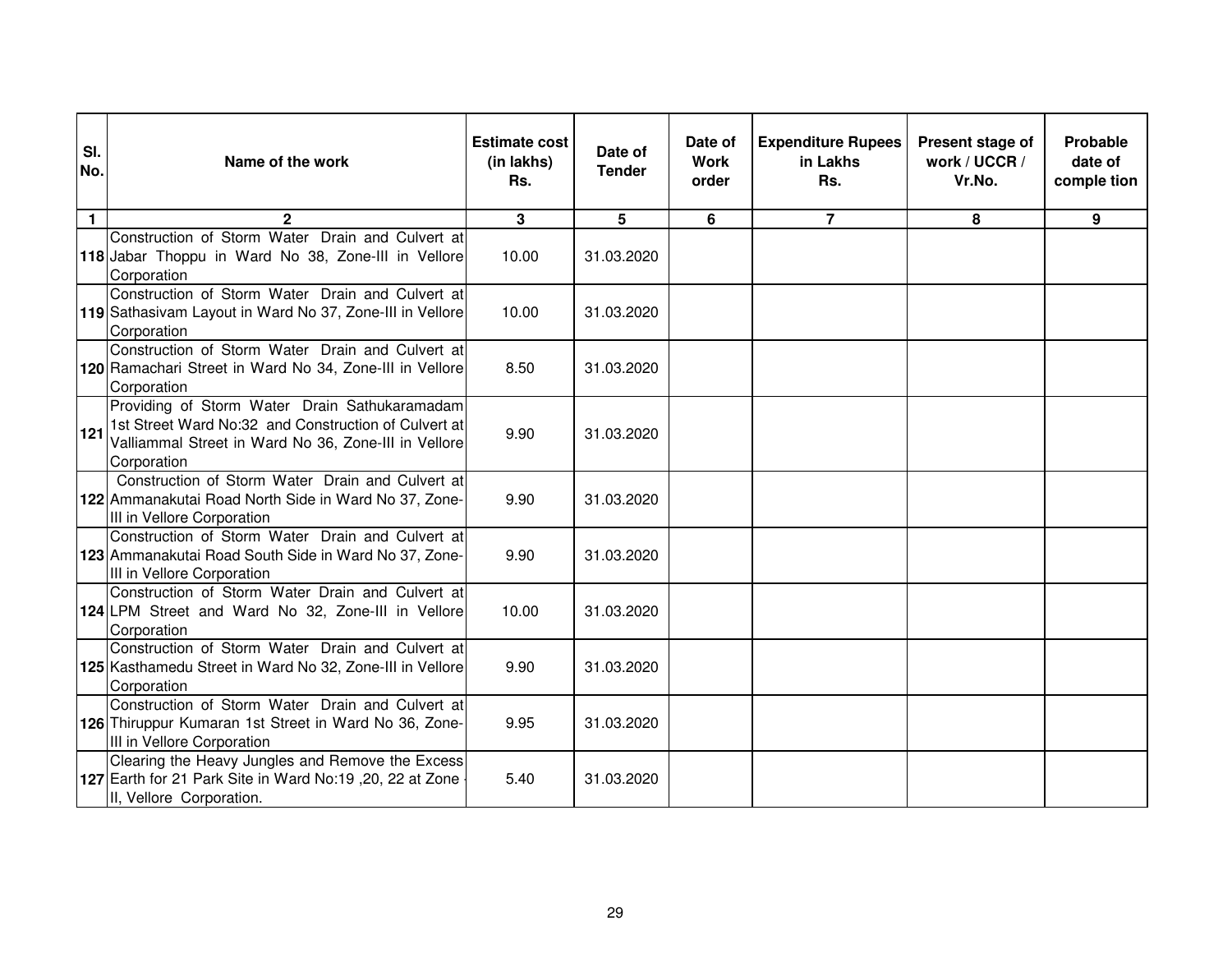| SI.<br>No.   | Name of the work                                                                                                                                                                                                                                                    | <b>Estimate cost</b><br>(in lakhs)<br>Rs. | Date of<br><b>Tender</b> | Date of<br><b>Work</b><br>order | <b>Expenditure Rupees</b><br>in Lakhs<br>Rs. | Present stage of<br>work / UCCR /<br>Vr.No. | Probable<br>date of<br>comple tion |
|--------------|---------------------------------------------------------------------------------------------------------------------------------------------------------------------------------------------------------------------------------------------------------------------|-------------------------------------------|--------------------------|---------------------------------|----------------------------------------------|---------------------------------------------|------------------------------------|
| $\mathbf{1}$ | 2 <sup>1</sup>                                                                                                                                                                                                                                                      | $\overline{3}$                            | 5                        | $6\phantom{a}$                  | $\overline{7}$                               | 8                                           | 9                                  |
|              | Construction of Toilet Block, Providing Weathering<br>Course and Pressed tiles, Paving the floor with<br>128 Marbonite Tiles for Existing Class Room Buildings for<br>Corporation Elementary School(Central School)in<br>Ward No.54 Zone-IV in Vellore Corporation. | 9.80                                      | 31.03.2020               |                                 |                                              |                                             |                                    |
|              | Construction of Stage , Providing Weathering<br>Course and Pressed tiles, Paving the floor with<br>129 Marbonite Tiles for Existing Class Room Buildings in<br>Corporation Middle School at Shenbakkam in<br>Ward No: 57, Zone-IV, Vellore Corporation.             | 9.80                                      | 31.03.2020               |                                 |                                              |                                             |                                    |
| 130          | Providing Weathering Course, White Washing<br>Color Washing and Enamel Paint for Doors and<br>Windows and Rainwater Harvesting Arrangements<br>for Corporation Elementary School (Hindu),<br>R.N.Palayam in Ward No: 53, Zone-IV, Vellore<br>Corporation.           | 9.70                                      | 31.03.2020               |                                 |                                              |                                             |                                    |
|              | Repair and Maintanance of power pump, mini Power<br>131 Pump and hand pump installedat ward No.1,2,3,4,5,6<br>& 8 in Zone -I                                                                                                                                        | 9.00                                      | 23.03.2020               |                                 |                                              |                                             |                                    |
|              | Repair and Maintanance of power pump, mini Power<br>132 Pump and hand pump installedat ward<br>No.7,9,10,11,13,14,15 Zone - I                                                                                                                                       | 9.00                                      | 23.03.2020               |                                 |                                              |                                             |                                    |
|              | Maintanance of pumping main and distrubution<br>133 pipeline Installed at ward No.7,9,10,11,12,14,& 15 in<br>Zone - I                                                                                                                                               | 9.00                                      | 23.03.2020               |                                 |                                              |                                             |                                    |
| 134          | Maintanance of pumping main and distrubution<br>pipeline Installed at ward No.1 to 6 & 8 in Zone - I                                                                                                                                                                | 9.00                                      | 23.03.2020               |                                 |                                              |                                             |                                    |
|              | Supply and delivery of 2HP submersible motor, panel<br>135 board, Cable with necessary electrical arrangement<br>in ward 1 to 15 in Zone -1                                                                                                                         | 9.00                                      | 23.03.2020               |                                 |                                              |                                             |                                    |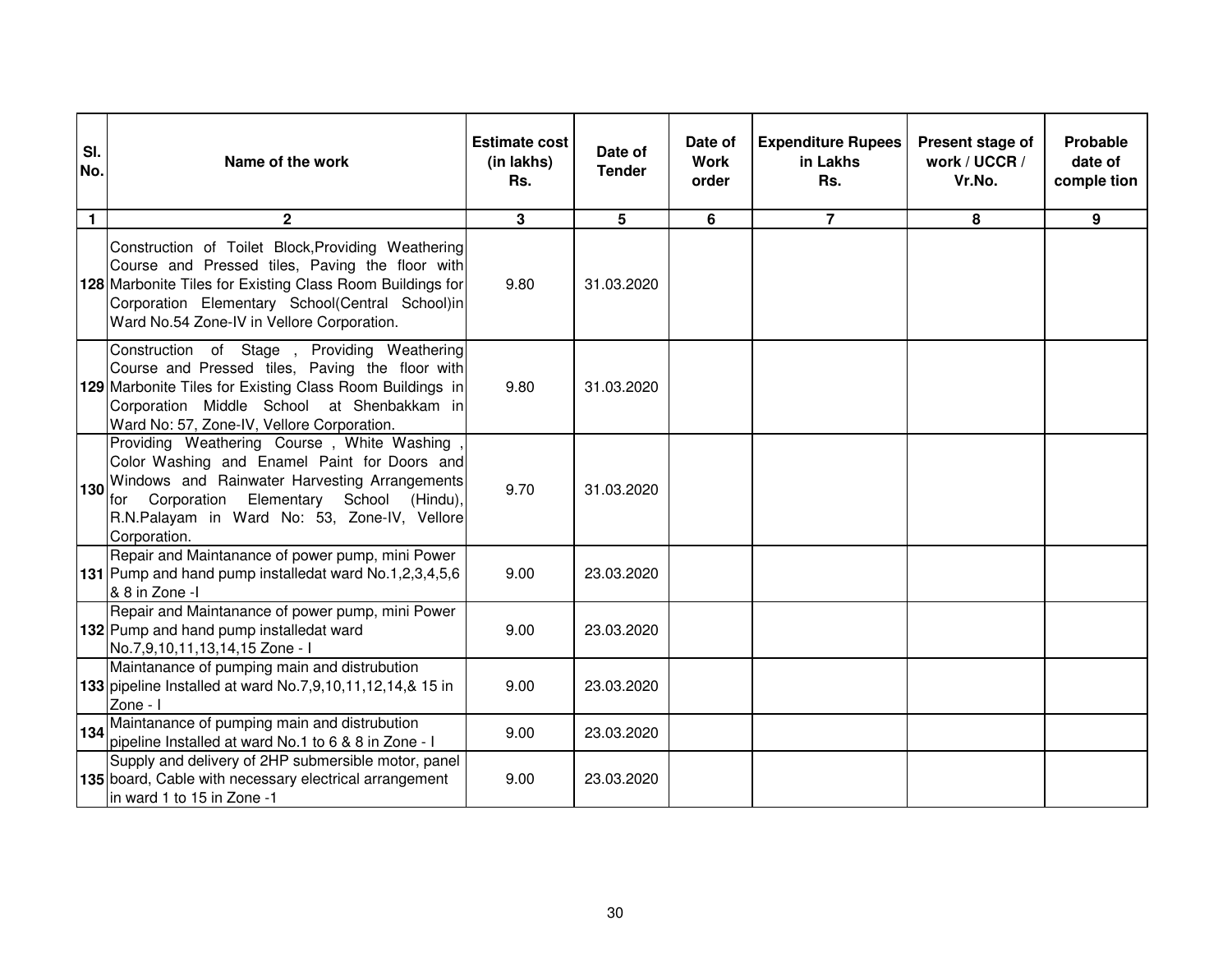| SI.<br>No.   | Name of the work                                                                                                                                                                                                                                                            | <b>Estimate cost</b><br>(in lakhs)<br>Rs. | Date of<br><b>Tender</b> | Date of<br><b>Work</b><br>order | <b>Expenditure Rupees</b><br>in Lakhs<br>Rs. | Present stage of<br>work / UCCR /<br>Vr.No. | Probable<br>date of<br>comple tion |
|--------------|-----------------------------------------------------------------------------------------------------------------------------------------------------------------------------------------------------------------------------------------------------------------------------|-------------------------------------------|--------------------------|---------------------------------|----------------------------------------------|---------------------------------------------|------------------------------------|
| $\mathbf{1}$ | $\mathbf{2}$                                                                                                                                                                                                                                                                | 3                                         | 5                        | 6                               | $\overline{7}$                               | 8                                           | 9                                  |
|              | Supply and delivery of 7.5HP submersible motor,<br>136 panel board, Cable with necessary electrical<br>arrangement in ward 1 to 15 in Zone -1                                                                                                                               | 9.90                                      | 23.03.2020               |                                 |                                              |                                             |                                    |
|              | Providing weathering course, pressed tiles, steps<br>changing arrangements, Painting of old chairs<br>137 electricalarrangements emulsion and enamal Paints<br>work at suriya Hotel and Thiruvalluvar status near<br>north side building in Old bus stand W-29 in Zone - II | 9.90                                      | 02.03.2020               |                                 |                                              |                                             |                                    |
|              | Providing weathering course, pressed tiles, steps,<br>changing Painting of Lod chaves electrical<br>138 arrangements, emulsion and enamal paints work at<br>Suriyal Hotel and Thiruvalluver Status near North<br>side Building in Old bus stand W-29 in Zone - II           | 8.80                                      | 02.03.2020               |                                 |                                              |                                             |                                    |
| 139          | Maintanance and repair 100 HP Motor of ponnai head<br>work in Zone - II                                                                                                                                                                                                     | 3.00                                      | 04.03.2020               |                                 |                                              |                                             |                                    |
| 140          | Supply and fixing of PVC door at toilet near Sarathi<br>Mansion W-29 in Zone - II                                                                                                                                                                                           | 1.30                                      | 05.03.2020               |                                 |                                              |                                             |                                    |
|              | Corona Prevention of designation Spray machine<br>141 with PVC Tank and Generator Arrangements in Zone                                                                                                                                                                      | 3.00                                      | 27.03.2020               |                                 |                                              |                                             |                                    |
| 142          | Corona Prevention of designation spray machine with<br>PVC tank and generator arrangement for in Zone - II                                                                                                                                                                  | 2.00                                      | 16.04.2020               |                                 |                                              |                                             |                                    |
| 143          | Pumping Main Leak Arest in Virunjipuram to<br>Kilmonavoor sump in Vellore corporation                                                                                                                                                                                       | 9.95                                      | 09.04.2020.              |                                 |                                              |                                             |                                    |
| 144          | Maintanance of Head works, Motor pump installed at<br>Erayankadu in Vellore corporation                                                                                                                                                                                     | 9.90                                      | 09.04.2020               |                                 |                                              |                                             |                                    |
| 145          | Repair and maintanance of Sankaranpalayam OHT<br>tank at Zone - III in Vellore Corporation                                                                                                                                                                                  | 9.00                                      | 09.04.2020               |                                 |                                              |                                             |                                    |